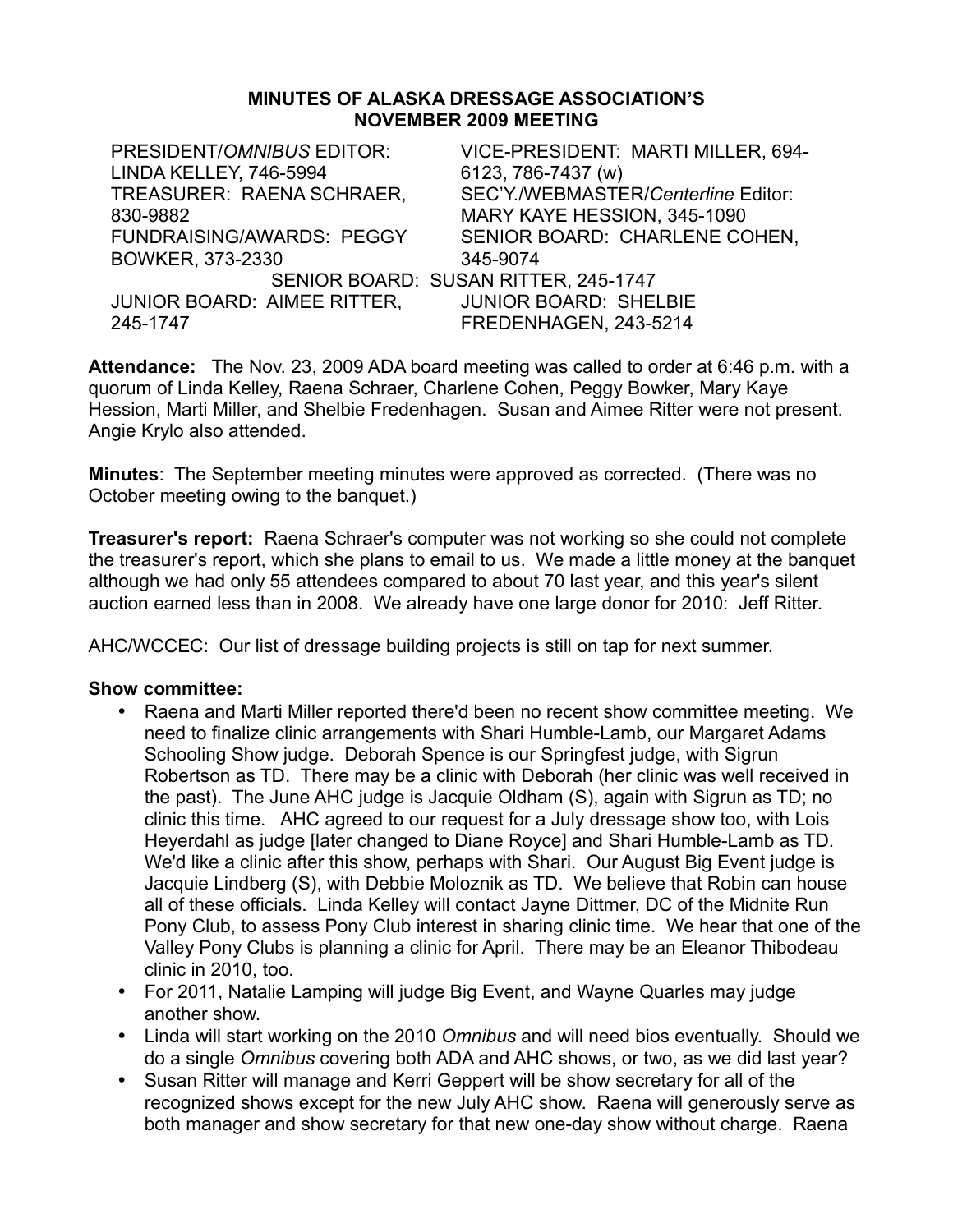will double-check that AHC has covered the insurance for its shows to avoid a repetition of last year's incident, in which Susan was briefly suspended by USEF because AHC had not filed proof of insurance.

- As the person in charge of contracts for our licensed officials, Marti Miller needs information on Lois and Shari's rates and will also ask the TD's for their rates. ADA will sign the contracts with officials for the AHC shows "as agent for AHC." Raena will be the point of contact. As showtime approaches, Marti will formalize arrangements with other show personnel (farrier, vet, EMT's, etc.) using letters rather than formal contracts.
- The board decided to remove the requirement that there be at least three competitors to hold a Prix Caprilli class. However, Prix Caprilli will only be offered at the two-day shows.
- Raena will find out if Huffman's Lynn Paterna wants a July schooling show for her students, and if so, when. Will Susie Merritt be willing to manage the schooling show(s)?
- Again for 2010, there will be three Valley schooling shows, and Linda will again coordinate schooling show schooling awards. To qualify, riders need attend only two of the four or five shows in the circuit.

# **USEF rules:**

- We won't pursue the issue of dressage horses also competing in hunter-jumper classes at combined shows as there aren't any combined shows this year.
- As soon as the 2010 USEF rule change proposal form is posted, Mary Kaye Hession is to write up a proposal to add Alaska to the "Hawaii exception." Linda should be kept in the loop.
- USEF has revised DR126 (effective December 2009) to divide dressage shows into five different competition levels based on classes offered, facilities, etc. Our shows likely qualify as Level 2. We should become familiar with these and other changes in the dressage rules.

**Election of new officers:** On the agenda for the January 2010 meeting will be the election of new officers. Raena asked that we also discuss whether term limits are needed for officers' positions and board terms generally. After the election we need to update ADA's check signature card at our bank.

**Misc. paperwork:** Linda submitted our proxy delegation for the USDF convention. Mary Kaye will file the USDF Annual GMO Verification Form after new officers are elected in January. Mary Kaye is willing to be listed as the general contact for USDF. Incoming board member Angie Krylo will be the Junior/YR contact. USDF has requested that we submit a gift basket for auction at the USDF convention. Linda will ask Deana Johnson whether we've done this in the past and whether we can just donate \$50 or so instead.

**Jr/YR fundraising meeting:** Region 6 wants to organize a fundraising effort for junior riders with a liaison in each state. Angie will get in touch with the Region 6 contact and find out if this effort would promote junior riders in general or only those wishing to declare for the North American Junior Young Rider Championships. The latter has little relevance for dressage riders in Alaska.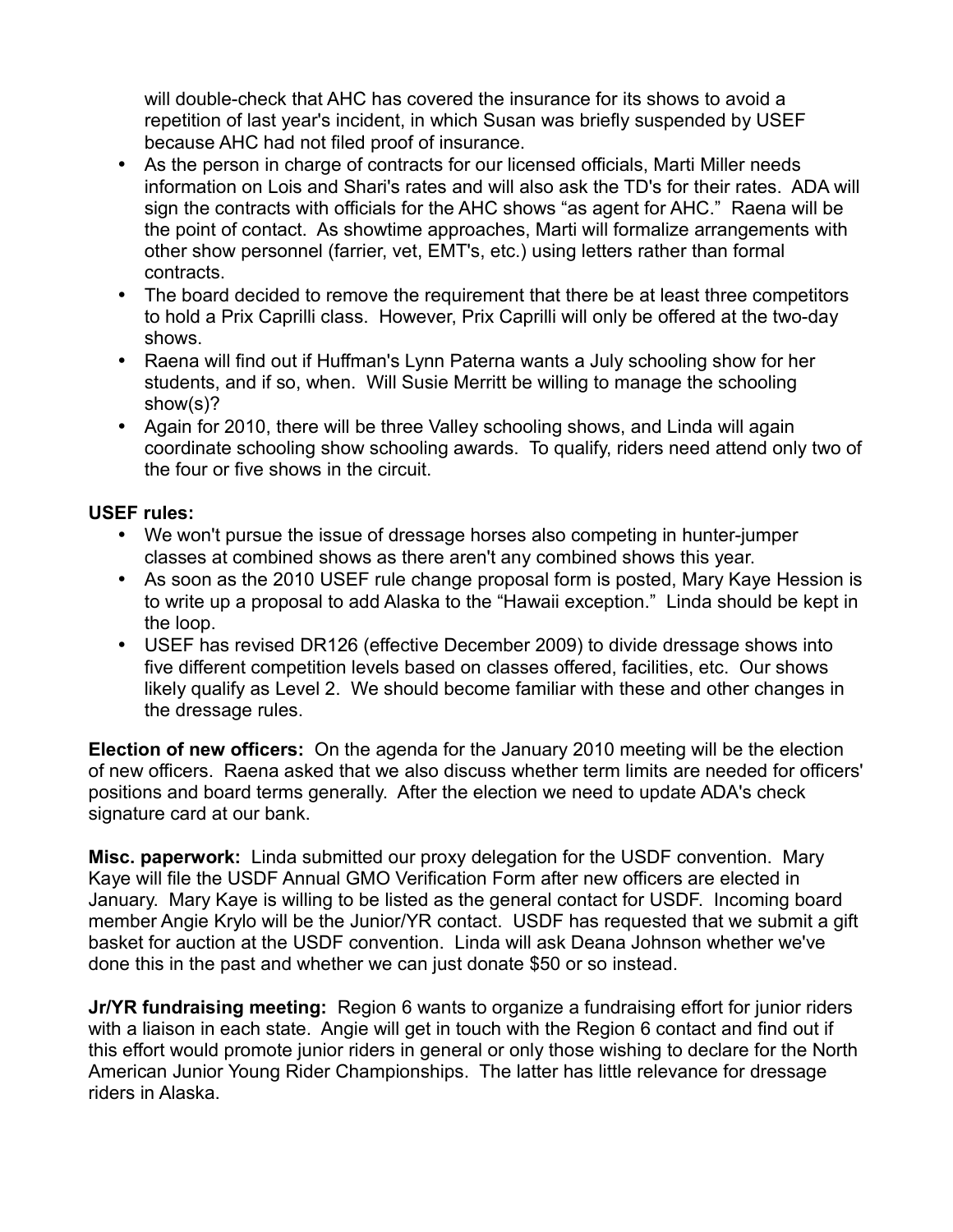**Web page ads:** An agent had expressed interest in buying ad space on ADA's website on behalf of a "reputable client base." The board decided to decline the proposal because we don't know who is involved. If it were a business we're familiar with, either local or otherwise, it would be different. Angie has some contacts who might want ads.

**ASH rule changes:** Linda attended the ASH Forum and reported that proposals that would have required volunteer work at shows and attendance at meetings were both rejected. ASH's dressage committee chair Sharon Sadlon wanted to expand ASH's "Third Level and Above" division to FEI classes. Raena pointed out that this would be an expansion from the current third and fourth level, not just a clarification. The board did not support the change.

**Spring meeting topics:** Sharon Sadlon requested that we explain the new USEF competition levels. Marti is willing to explain how ASH and ADA calculate award standings and how to qualify for both award systems, or could just do a handout on this topic instead of a presentation. Shelbie Fredenhagen will explain how to properly withdraw from a test that is already in progress. Other possibilities: how to fill out an entry form (did Carolyn Schultz cover this last time?), or the issue of low levels of vitamin A/vitamin E/selenium in Alaska horses (this could be presented by Dr. Julie Grohs or Dr. Sammy Pittman). Should we poll the membership as to whether they want a speaker? Or organize an event with a speaker in conjunction with the spring schooling show clinic? Last year our spring meeting was at Kinley's and people liked the place and the food. Susan Ritter is our volunteer to come up with some possible meeting dates: perhaps the third weekend in March, as in 2009, or early April. Angie is willing to help.

**Thanks to Peggy:** The board thanks outgoing board member Peggy Bowker for her outstanding service as awards/promotions/fundraising guru. She's willing to continue arranging for awards and ribbons in 2010. She wants her successor at fundraising to note that Animal Food Warehouse was a great donor.

**Next meeting:** The meeting adjourned at 8:37 p.m. Our next meeting will be Monday, Jan. 18, 2010, 6:30 p.m., at Jitters in Eagle River.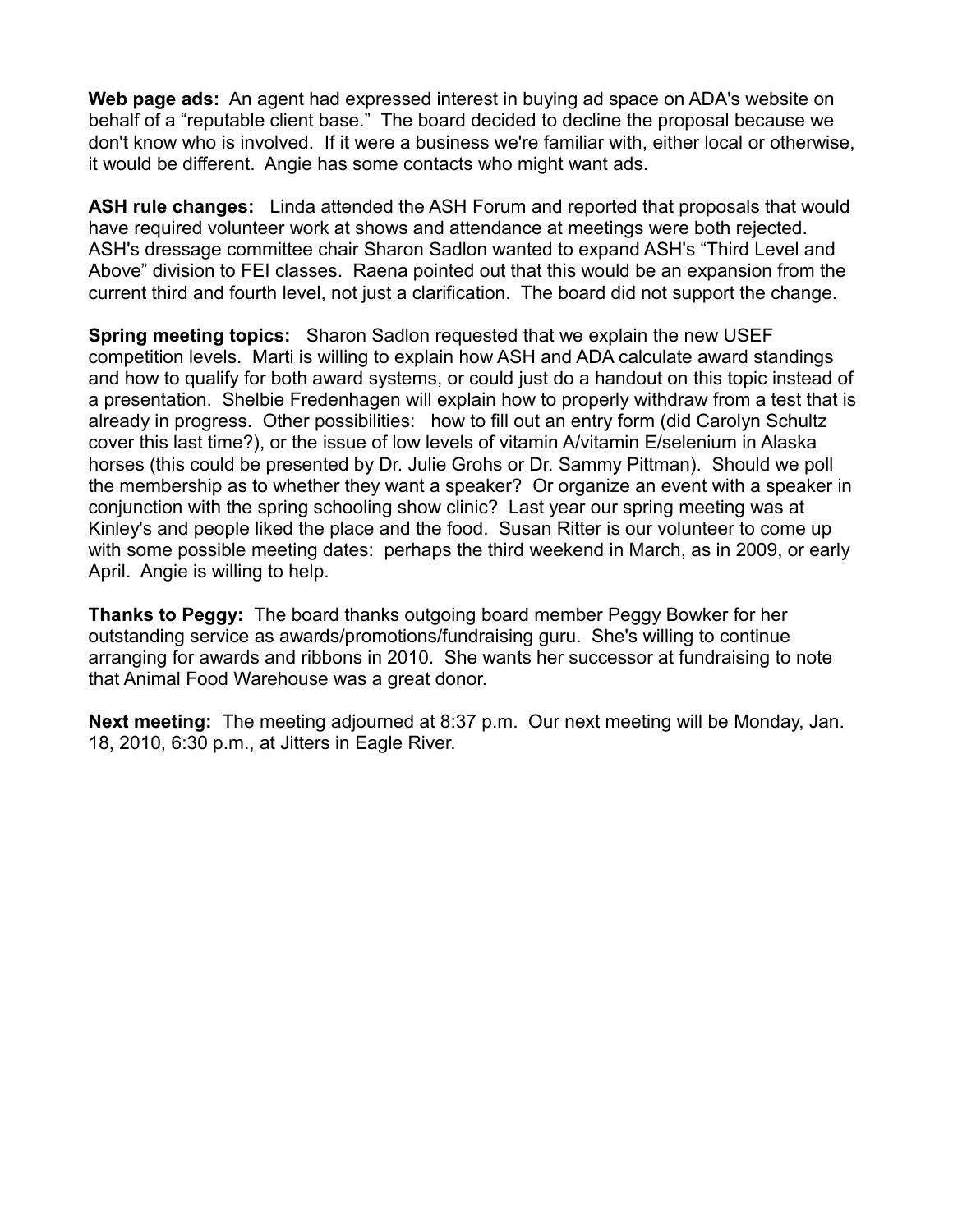#### **MINUTES OF ALASKA DRESSAGE ASSOCIATION'S SEPTEMBER 2009 MEETING**

| PRESIDENT/OMNIBUS EDITOR:          | VICE-PRESIDENT: MARTI MILLER, 694-   |
|------------------------------------|--------------------------------------|
| LINDA KELLEY, 746-5994             | 6123, 786-7437 (w)                   |
| TREASURER: RAENA SCHRAER,          | SEC'Y./WEBMASTER/Centerline Editor:  |
| 830-9882                           | MARY KAYE HESSION, 345-1090          |
| <b>FUNDRAISING/AWARDS: PEGGY</b>   | SENIOR BOARD: CHARLENE COHEN,        |
| BOWKER, 373-2330                   | 345-9074                             |
|                                    | SENIOR BOARD: SUSAN RITTER, 245-1747 |
| <b>JUNIOR BOARD: AIMEE RITTER,</b> | <b>JUNIOR BOARD: SHELBIE</b>         |
| 245-1747                           | FREDENHAGEN, 243-5214                |

**Attendance:** The Sept. 28, 2009 ADA board meeting was called to order at 6:41 p.m. with a quorum of Linda Kelley, Charlene Cohen, Peggy Bowker, Mary Kaye Hession, and Marti Miller. Victoria Fredenhagen also attended. Susan Ritter, Aimee Ritter, Raena Schraer, and Shelbie Fredenhagen were not present.

**Minutes**: The August meeting minutes were approved as corrected.

**Treasurer's report:** Linda Kelley passed on Raena Schraer's report that we have about \$10,500 in the bank, having already paid our last USDF roster update fees, our expenses for year-end awards, postage for the ballots, and the deposit for the banquet. Our only remaining expenses for the year will be the remainder of the banquet costs.

**Awards and banquet:** Raena has gotten awards for our volunteers and has ordered ADA pins. She also has 60% patches. Victoria Fredenhagen has found a little attendee award that will run about \$1 for each place setting; Mary Kaye Hession will let her know how many people we had at last year's banquet. Everyone wondered if Raena had reminded O'Malley's that we want lots of chocolate desserts. The silent auction committee has changed to Ardene Eaton and Carolyn Schultz, not Nancy Farris. Our junior board members will be asked to design a poster advertising the banquet; Peggy Bowker and Linda are willing to post it in their vicinity if it can be emailed to them. Linda plans to speak at the banquet, doing the year-end wrap-up. That will include announcing the year-end (circuit) awards for the schooling shows and highlighting the dressage accomplishments of our junior members who are also in Pony Club.

# **AHC/WCCEC:**

- Our list of dressage building projects remains, except that thanks to Victoria (plus Linda's paint donation), the bleachers and the porch have been painted. We need to remember to notify AHC's Lori Hackenberger before any major project is done so that there are no surprises.
- The center closes Oct. 1. AHC will try to keep the road plowed to the western arena and the office.
- Again thanks to Victoria, the need to set up a cleanup/takedown day is moot; Victoria and Shelbie put the arena into storage. Victoria reported that our storage stall is reasonably orderly. She thinks we may need a pressure washer to clean the black marks off the arena bases. Linda has taken the letter marker bands home to repaint.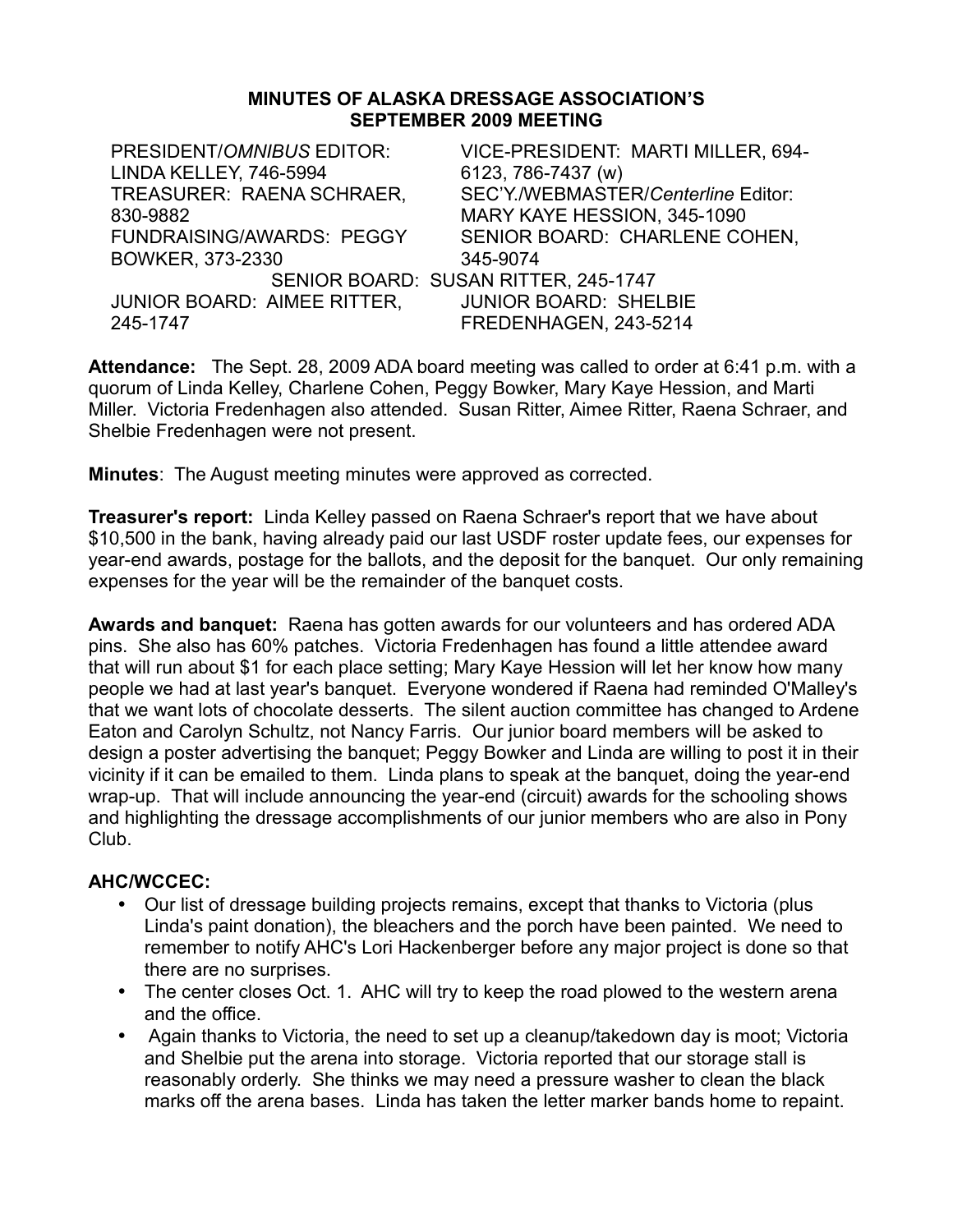# **Show committee:**

- Our new show committee will be Raena, Erin Downey, Marti, Deana Johnson, Carolyn Schultz, Susan Ritter (who will again be show manager), and Kerri Geppert (who will learn the show-secretary ropes from Brit Kaiser). Deana will look for judges and wants to have them all named by Christmas. Erin will arrange for the vet, farrier, and EMT coverage. Raena will arrange show committee meetings and double-check that everything gets done, plus arrange for ASH recognition, the AHC arena reservations, Dover medal, show insurance, and housing for licensed officials. Carolyn will be in charge of show licensing and Marti will do the contracting.
- There will be no dressage at the WCCEC Annual Show in 2010, but we have proposed that AHC sponsor a one-day dressage show in July, to be followed by a clinic. Raena is following up and we expect a decision soon.
- Our Margaret Adams schooling show will be May 15, with Shari Humble-Lamb judging. We'll have a July schooling show with a local judge.
- Springfest is to be June 5-6; the existing WCCEC dressage show is June 26-27, with Jacquie Oldham judging; ADA Biggest Event is Aug. 7-8, with Debbie Moloznik as TD.
- There was discussion of one of last year's judges. Linda did the scoring and noticed some scoring disparities: a high score for a flawed walk, yet harsh scoring and negative comments on other tests. Victoria suggested polling our members to find out what they thought of our judges/clinicians, and keeping a file on judges' performances for later hiring decisions. Marti will broach the idea to the show committee.
- Marti is comfortable being the point of contact for our licensed officials once Deana has found them.
- We won't pay for licensed officials' parking at their departure airport, and the contract does not cover alcoholic beverages.
- Marti suggested asking at the spring meeting if anyone would like to "understudy" for the show manager or show secretary job.
- If AHC does not choose to offer a July dressage show, we'll only have three shows on the schedule. Linda asked Cherie Ruesch if there could be dressage at State Fair in that case. The answer was yes. But the date would conflict with the Zone 12 Finals (the other State Fair weekend is the rodeo). The show could be postponed for a week or two if necessary.
- Susan said there's no word yet from Debbie McDonald on a clinic for 2010. There may be a Wayne Quarles clinic, and we'll definitely ask Shari Humble-Lamb for a clinic; we're willing to share her with Pony Club and prorate travel costs.

# **USEF rules:**

- Marti discreetly asked USEF whether a horse can show the maximum number of dressage classes in a day while also showing in hunter-jumper classes. Jennifer Keeler, USEF national director of dressage, said she'd be very hesitant with the idea of combined shows. How can we get a definitive answer? Victoria suggested that Marti ask her source what specific rule quandaries she sees, and Linda will try to contact a combined TD/steward she knew from Oklahoma.
- Shelbie asked Jennifer Bryant, *USDF Connection* editor, how a rider can withdraw in the middle of a test that is going badly. She was told that USEF rules require the rider to face the judge and ask to be excused. (The rider must also request permission before dismounting, assuming it is not an emergency.) Victoria will ask Brit Kaiser what official term the show secretary uses to report this conclusion in the show results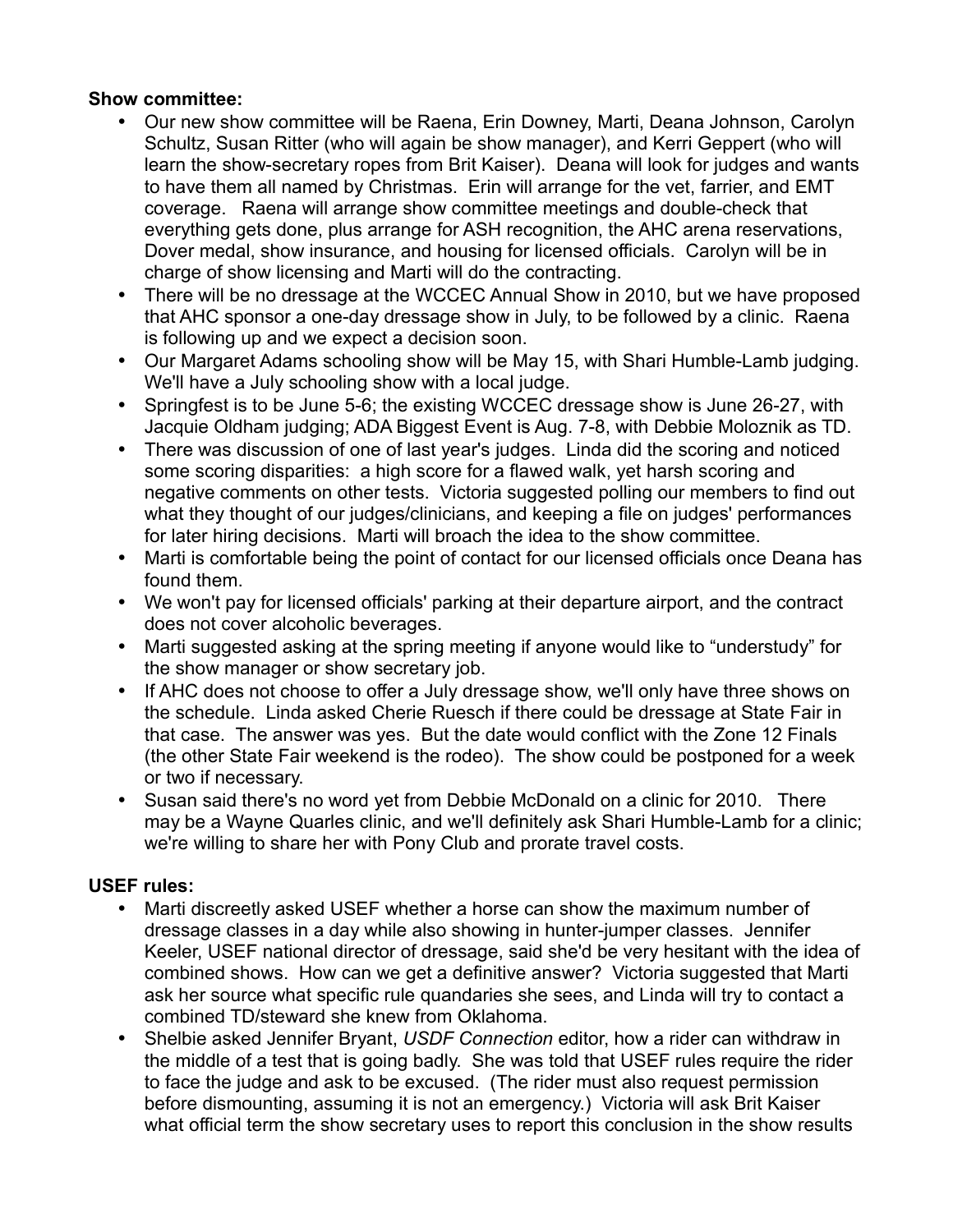("retiring"?). This educational item could be added to the spring meeting agenda.

• When the 2010 USEF rule change cycle opens, Mary Kaye will coordinate with Linda on a proposal to exempt Alaska, like Hawaii, from the rule limiting shows to using a TD only twice in a row.

**Board elections:** Nominating committee chair Victoria reported on the status of the board elections. Some, not all, of the biography inserts that were sent out with the 77 ballots were copied from an outdated file that omitted one junior candidate. To rectify the error, the correct file was emailed to the membership and printed in the October *Centerline*. All ballots were numbered. The post office box will be checked in the final days before the banquet to gather all that were postmarked by Oct. 14. The entire nominating committee will count the ballots together.

**Next meeting:** The meeting adjourned at 9:18 p.m. We won't need to meet in October because of the banquet, nor in December. Mondays are still okay for meetings, so our final meeting of the year will be Monday, Nov. 23, 6:30 p.m., with the place to be determined. We were a bit too lively for Loussac Library, but Marti Miller will look for a meeting place in Eagle River, possibly the Sleepy Dog Cafe [ultimately changed to Jitters].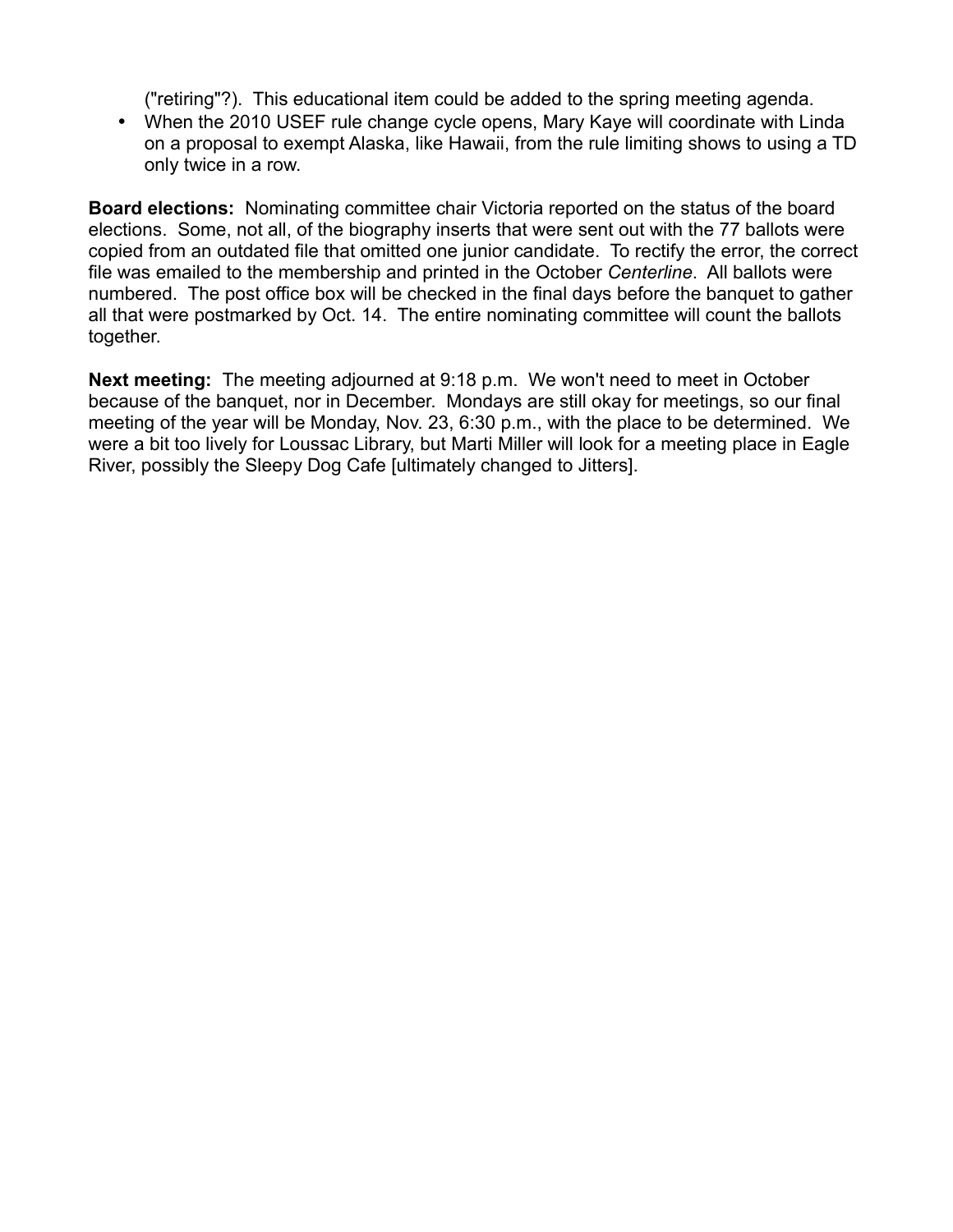#### **MINUTES OF ALASKA DRESSAGE ASSOCIATION'S AUGUST 2009 MEETING**

| PRESIDENT/OMNIBUS EDITOR:          | VICE-PRESIDENT: MARTI MILLER, 694-   |
|------------------------------------|--------------------------------------|
| LINDA KELLEY, 746-5994             | 6123, 786-7437 (w)                   |
| TREASURER: RAENA SCHRAER,          | SEC'Y./WEBMASTER/Centerline Editor:  |
| 830-9882                           | MARY KAYE HESSION, 345-1090          |
| <b>FUNDRAISING/AWARDS: PEGGY</b>   | SENIOR BOARD: CHARLENE COHEN,        |
| BOWKER, 373-2330                   | 345-9074                             |
|                                    | SENIOR BOARD: SUSAN RITTER, 245-1747 |
| <b>JUNIOR BOARD: AIMEE RITTER,</b> | <b>JUNIOR BOARD: SHELBIE</b>         |
| 245-1747                           | FREDENHAGEN, 243-5214                |

**Attendance:** The August 17, 2009 ADA board meeting was called to order at 6:37 p.m. with a quorum of Linda Kelley, Raena Schraer, Peggy Bowker, Mary Kaye Hession, Marti Miller, and Shelbie Fredenhagen. Susan Ritter and Charlene Cohen arrived later. Aimee Ritter was not present.

**Minutes**: The July meeting minutes were approved as corrected.

**Treasurer's report:** Raena Schraer reported that we made about \$200 at the July schooling show. However, we lost \$1416 at Biggest Event. The judge's hotel costs (\$769.44) were our biggest single expense, although she billed us for only one day's judging. We should try to find another moderate-cost B & B to house show officials in case Robin's place is not available. Our show tab problem continued to the tune of about \$50. Next year's class fee increase of \$5 will offset some of our losses from our licensed shows, along with money we make at schooling shows and via donations.

# **AHC/WCCEC:**

- Our list of dressage building projects remains, including our continued hunt for a portable mike for our sound system. It was decided to set up an ADA wish list on our website for such items; Linda Kelley volunteered to be the contact point for people to respond to.
- Susan Ritter suggested getting another clock, to be visible from the warmup area, to display the official showtime.
- Victoria Fredenhagen will paint the floorboards of the bleachers using the grey stain donated by Linda. The seat backs and seat boards are holding up fine.
- Susan will call Lori Hackenberger to find out if the Anchorage Horse Council plans to hold a fall cleanup day. If it doesn't, we need to set our own. We need to take down the dressage arena for winter storage, maybe clear some junk from the storage stall, and repaint the fading red tabs that mark the letter locations.

- Next year Erin Downey will do contracting and other tasks that Susie Merritt used to do. Both Susie and Carolyn Schultz wish to "retire."
- Susan Ritter reported that our August show ran smoothly. We fell behind schedule one morning but caught up. Peggy Bowker, our bit checker, caught one bit not allowed by the rules, a roller on a French link. The TD helped her explain the situation to the rider and trainer. Our licensed officials were very aware of horse welfare issues as well.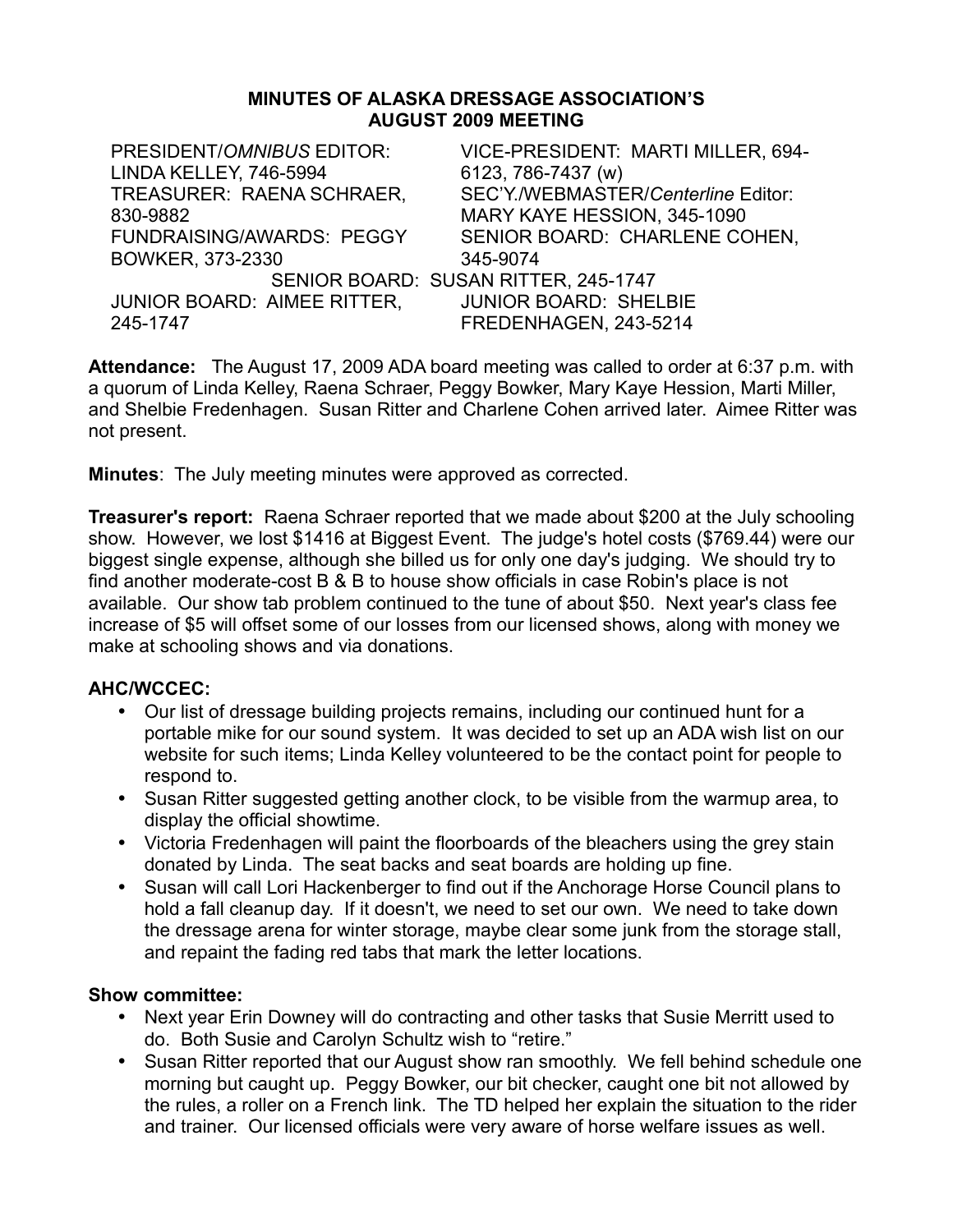The TD clarified that nosebands must not be so tight as to make a groove in the horse's skin. And the judge and TD together said that one horse's throatlatch must be loosened or the horse would not be allowed to show the next day.

- Susie Merritt and ASH President Brena Doolen discussed ASH's proposal that we give up our 2010 Spring Festival show date or the WCCEC dressage show date in favor of a combined hunter/jumper/dressage show in Palmer. She declined ASH's offer. In fact, the concept of combined shows may be questionable: TD Debbie Moloznik thought USEF would be shocked to learn that Alaska shows let a horse enter three dressage tests (the maximum number) plus an unlimited number of hunter/jumper classes, all in the same day. Marti Miller will call USEF and ask about this to avoid the possibility of a USEF fine.
- Next year's schooling shows: If we offer a July 2010 show, we might ask Dr. Julie Grohs to judge again—her generous scores were much appreciated. (Lynn Paterna hopes we'll offer Prix Caprilli classes too, which her students would love.) For our Margaret Adams judge, another idea is Wayne Quarles, who would work well for the Pony Club to use too, maybe better than Shari Humble-Lamb. The schooling show entry form needs a place for the horse's name.
- We've heard that AHC does not want to offer dressage at next year's WCCEC Annual Show, as this year's classes were not well attended. Raena will discuss with AHC whether it would hold another, separate show if asked. Or perhaps ASH would be interested in holding a dressage show.
- If dressage remains at the WCCEC Annual Show, we won't need to consider a dressage show at the first weekend of State Fair—we'll have our four shows. If not, we need another candidate. Raena said that there would be a show committee meeting next week and she will let us know what happens.
- TD Debbie Moloznik suggests we offer pony dressage classes (a separate division) next year. Ponies would need to be measured, but many Alaska show ponies already have a measurement card so that they can compete in pony hunter/jumper classes.

# **Awards and banquet**

- Linda prepared statistics on the effects of different floors for show awards and year-end awards. The board decided to require a minimum score of 58% for both types of awards, including HOY, ROY, musicals, and Prix Caprilli. The only exception is the Introductory division (for show awards only), where the minimum score for an award will remain at 55%.
- Peggy Bowker said everything is on track for securing year-end awards. Raena will confirm what the awards budget is. Peggy estimated she needs about \$1500.
- Our silent auction committee needs to know in advance what items people will donate so that they can prepare. Marti will talk to them to make sure there are some smaller items offered too along with large baskets. Peggy will be our awards MC again this year, and Shelbie Fredenhagen will again hand out awards. Does anyone want to take photos? Raena will double-check that O'Malley's knows our event is Oct. 24, and will check on this year's banquet fees too in case we need to change the ticket price.
- Circuit awards for the 2009 schooling shows (including ADA's shows) will be presented at the last Valley schooling show, but the winners' names can be reannounced at our banquet.
- Our ADA members who are also Pony Clubbers have made great progress this year, including Shelbie Fredenhagen earning her HB rating and Aimee Ritter her C+ for both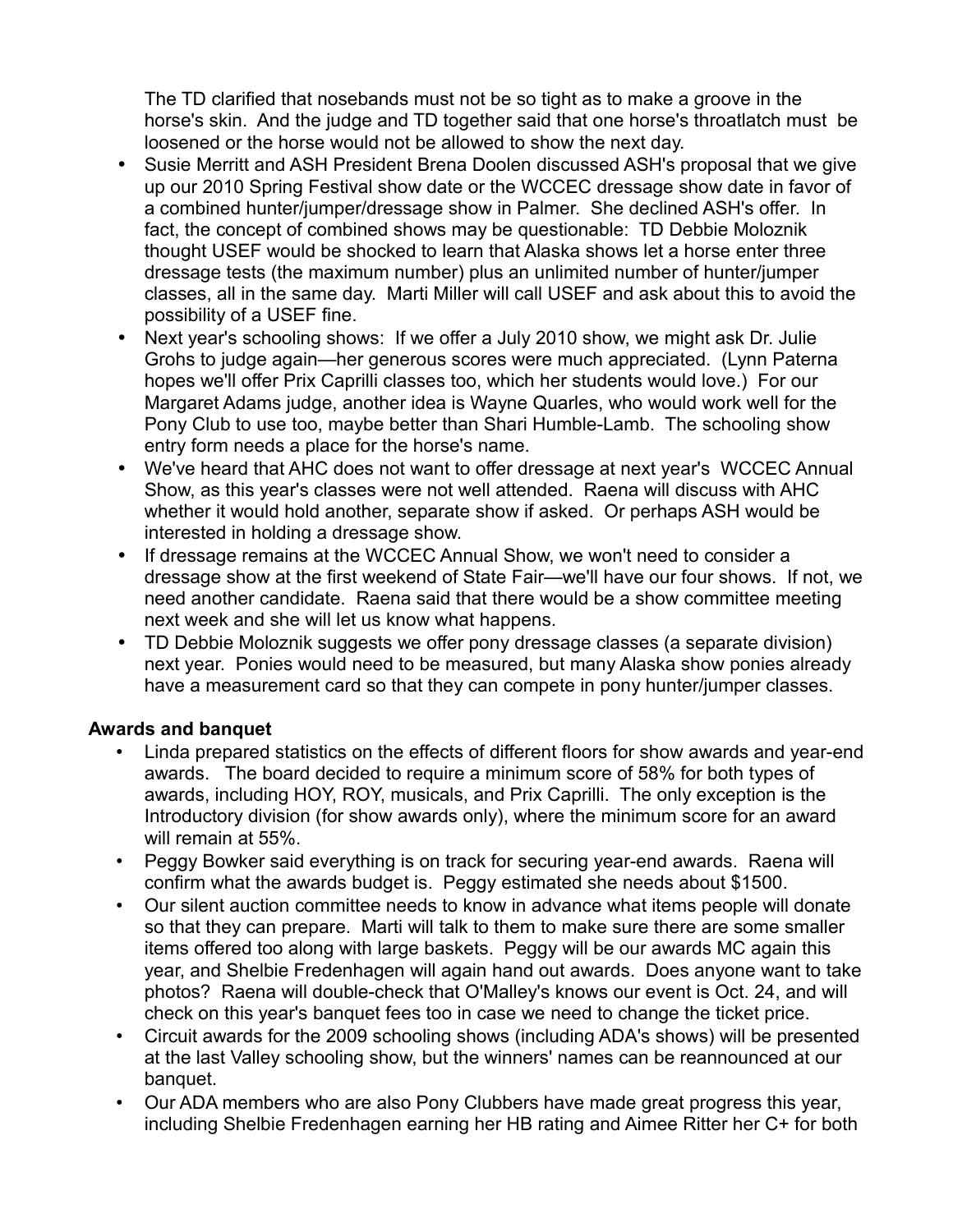dressage and show jumping. Several youngsters from Midnite Run participated in the East Coast Pony Club Championships and one competed in the Pacific Coast Championships. Linda asked for a presentation of their achievements at the banquet. Susan promised to work on this; perhaps Midnite Run DC Jayne Dittmer can read it.

## **Board elections**

- Three senior board terms and both junior terms expire this year. The three "expiring" seniors are willing to run again, in Peggy Bowker's case with our agreement that there can be some flexibility on meeting dates. We don't know about the juniors yet.
- Carolyn Schultz declines to head the nominating committee this year. Erin Downey, Ceri Benet, Kerri Geppert, Laurie Ryan, and August Axtell were suggested as possible members of the nominating committee; Marti will contact them to try to form a committee. Our whole nominating and election cycle will need to run early this year because the banquet is early. Raena can provide contact phone numbers for the nominating committee, plus a set of labels to mail out the ballots.

**Next meeting:** The meeting adjourned at 8:39 p.m. The next meeting will take place Monday, Sept. 28, 6:30 p.m., at Linda Kelley's house. Linda will email directions, and board members should consider carpooling. We should also be thinking of other places to meet this winter.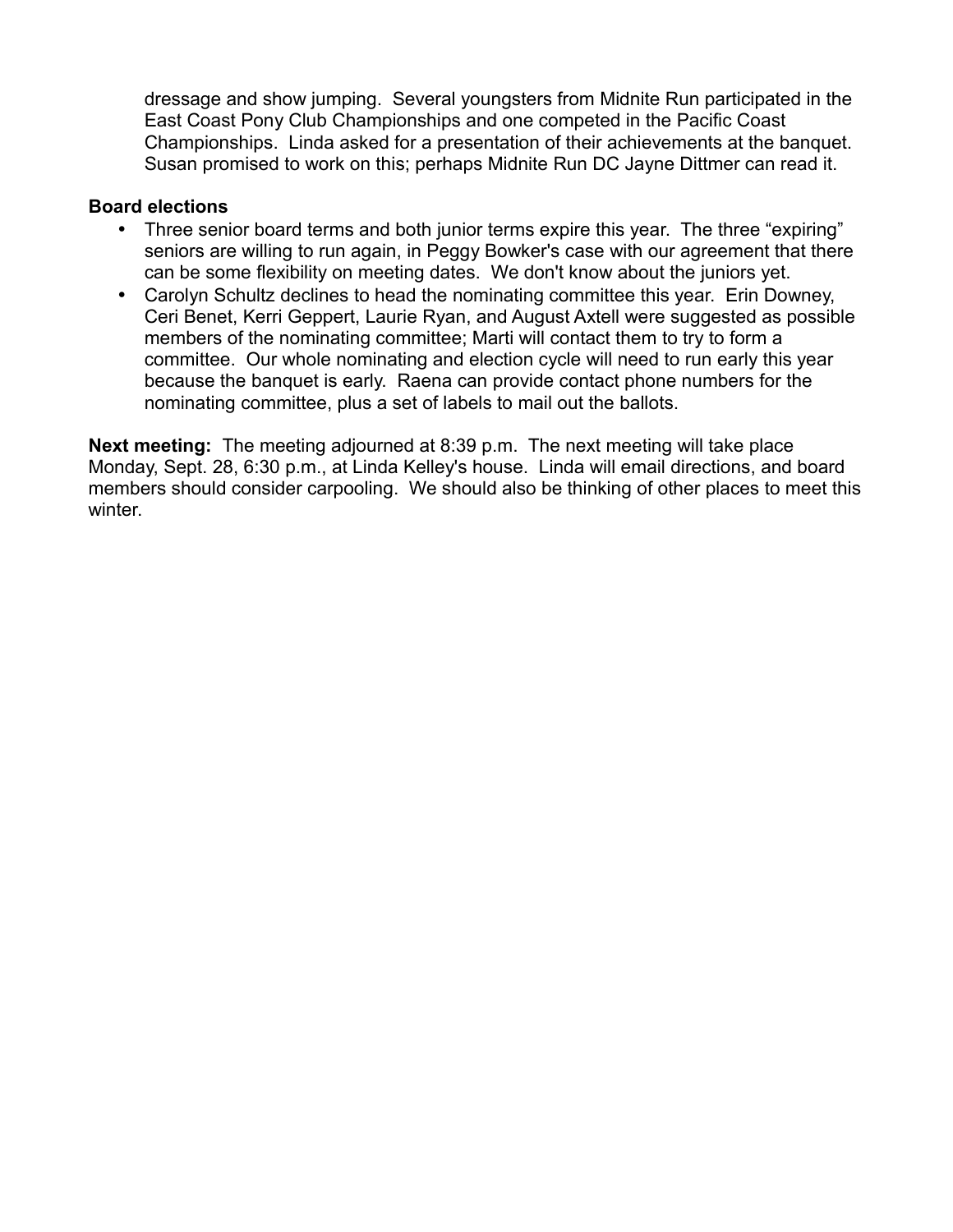#### **MINUTES OF ALASKA DRESSAGE ASSOCIATION'S JULY 2009 MEETING**

PRESIDENT/*OMNIBUS* EDITOR: LINDA KELLEY, 746-5994 VICE-PRESIDENT: MARTI MILLER, 694- 6123, 786-7437 (w) TREASURER: RAENA SCHRAER, 830-9882 SEC'Y./WEBMASTER/*Centerline* Editor: MARY KAYE HESSION, 345-1090 FUNDRAISING/AWARDS: PEGGY BOWKER, 373-2330 SENIOR BOARD: CHARLENE COHEN, 345-9074 SENIOR BOARD: SUSAN RITTER, 245-1747 JUNIOR BOARD: AIMEE RITTER, 245-1747 JUNIOR BOARD: SHELBIE FREDENHAGEN, 243-5214

**Attendance:** The July 19, 2009 ADA board meeting was called to order at 4:00 p.m. with a quorum of Linda Kelley, Raena Schraer, Peggy Bowker, Mary Kaye Hession, Charlene Cohen, Susan and Aimee Ritter, Marti Miller, and Shelbie Fredenhagen. Deana Johnson also attended.

**Minutes**: The June meeting minutes were approved as corrected.

**Treasurer's report:** Raena Schraer reported that we have about \$14,000 in the bank. She gave the Anchorage Horse Council an invoice for ADA's services at the WCCEC Dressage Show, documenting that we were donating back all of the costs of printing the Chamberlin *Omnibus* and half the administrative fee. We have 73 members at present and may have gained one or two more at the WCCEC Annual Show.

## **AHC/WCCEC:**

- Our new ADA banners (one for the Chamberlin road entrance, another for the building) look great. The board asked Shelbie Fredenhagen to pass on our thanks to Victoria.
- We're continuing to look for a portable microphone for the ADA sound system. A simple karaoke rig might work, or we could just plug a mike into our existing sound system—Susan Ritter reported there's an extra mike in the main judge's stand.
- Susie Merritt reported that we need only two repair parts, which she'll order, to begin using our old tent as a sheltered area for spectators.
- Linda Kelley will donate a can of grey stain for the footboards on the dressage bleachers. We need to run a weed-whacker under the bleachers, too.

## **Show committee:**

• We have three weeks until our August show, and everything is ready. Susan Ritter will collect volunteers. We'll house the judge at the Dimond Center Hotel and the TD at Robin Holm's place. Assuming AHC approves, we'll set up the old dressage arena in the big ring for schooling, starting at noon on Aug. 7. Susan needs volunteers for this, as well as to help take down that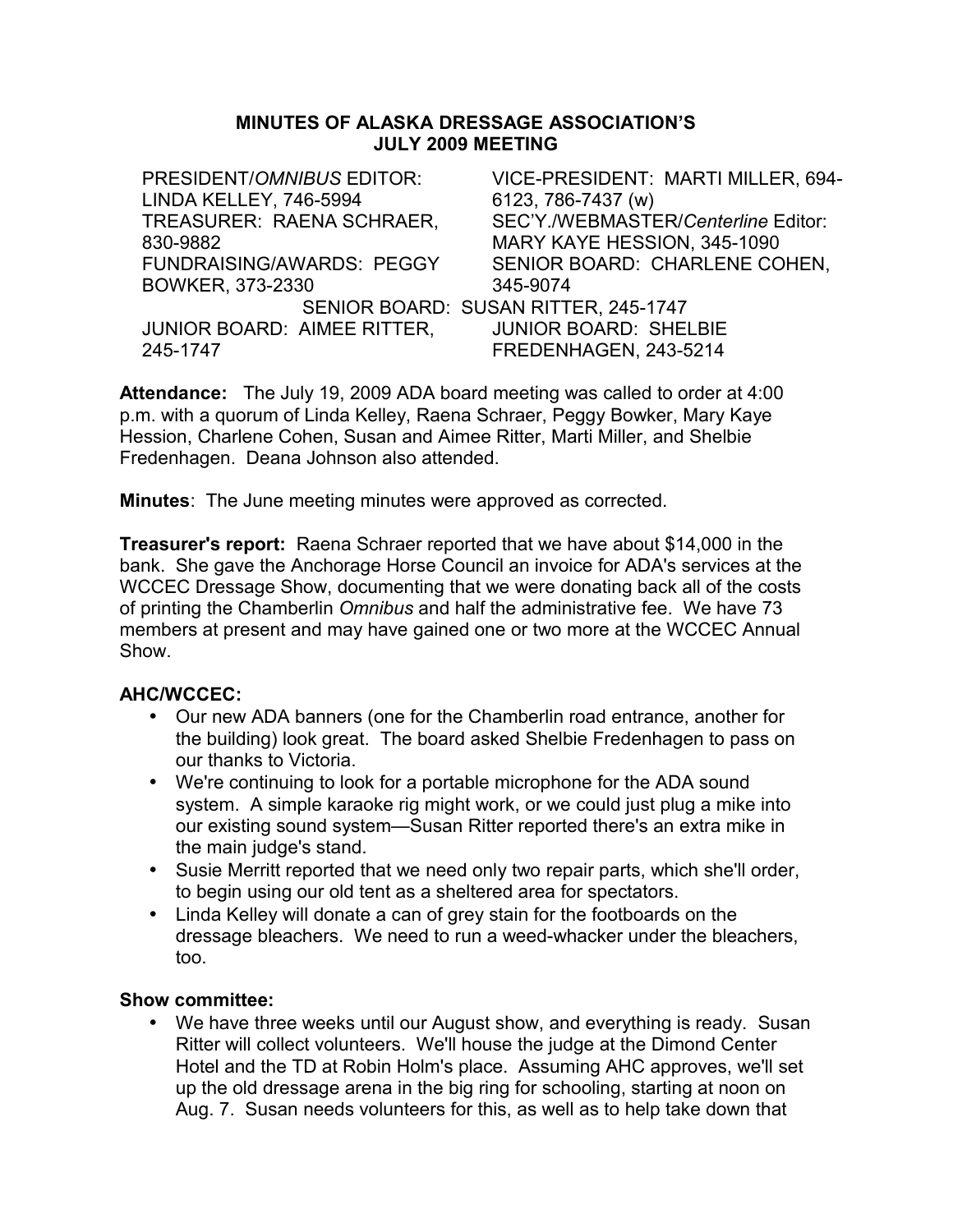arena after the show. We'll ask Carolyn Schultz to check that the snack shack will be staffed for the show.

- Shelbie reported that the junior board members have volunteered to clean up the judge's booth after the show.
- Next year's show dates are June 5-6 for the Spring Festival, June 26-27 for the WCCEC dressage show (for which Carolyn will secure the license and Deana Johnson the licensed officials), and Aug. 7-8 for the Big Event.
- Raena asked whether Deana should look for S judges for next year. The board decided she shouldn't take extreme measures, but should go for it if they're available and the price is reasonable (including travel costs—S judges tend to live farther away from Alaska). A big cost differential is not cost-effective for one ride per day.
- Cheri Rousch asked Linda to find out if ADA is interested in having a State Fair dressage show next year. State Fair management would pay the full costs (Linda made her aware that ADA loses \$500-800 at each show) and ADA would provide volunteers. The issue was tabled until August, but in the meantime Linda will tell Cheri there's interest if details can be worked out, including that Cheri would manage the show, all our expenses would be covered, the secretary would be paid \$250, there would be free passes for the volunteers, the show would be scheduled for the first weekend rather than Labor Day, and there would be clear rules for fireworks night regarding horses staying or being required to leave. Yet another detail: one day or two?
- Raena reported that her proposal to increase both entry fees and office fees was discussed at the last show committee meeting (judges and TD's have commented that our fees are amazingly low compared to licensed shows nationally). The show committee recommended raising only the office fee by \$10. That wouldn't bring in much—\$250 to \$350 per show—so we'd still lose a considerable amount on each show. Instead, the board decided to raise all class fees except Introductory by \$5, and to eliminate the Beginning Dressage rider category.
- At the show committee meeting it was also made known that Shari Humble-Lamb, an (r) judge who was the TD at this year's WCCEC dressage show, would like to be our schooling show judge/clinician in 2010 and perhaps do something in conjunction with Pony Club. Shari is "very affordable." Eleanor Thibodeau, our 2009 spring schooling show judge, is also willing to come back.
- Susan Ritter will do a writeup on show results and send it to Mary Kaye, to forward to the membership, and to the *Alaska Horse Journal*. Susie Merritt offered to supply the schooling show results too.
- Aimee Ritter sent Debbie McDonald a letter and an ADA T-shirt and Debbie confirmed that she does indeed want to come to Alaska. Should we plan this for the 2011 schooling show? Or the 2010 Rainbow Connection schooling show? Or even a non-summer event at the soon-to-be-constructed indoor arena at Chamberlin? Perhaps Homer could be incorporated in her tour—it has an indoor arena too. In addition to riding events, we could host a dinner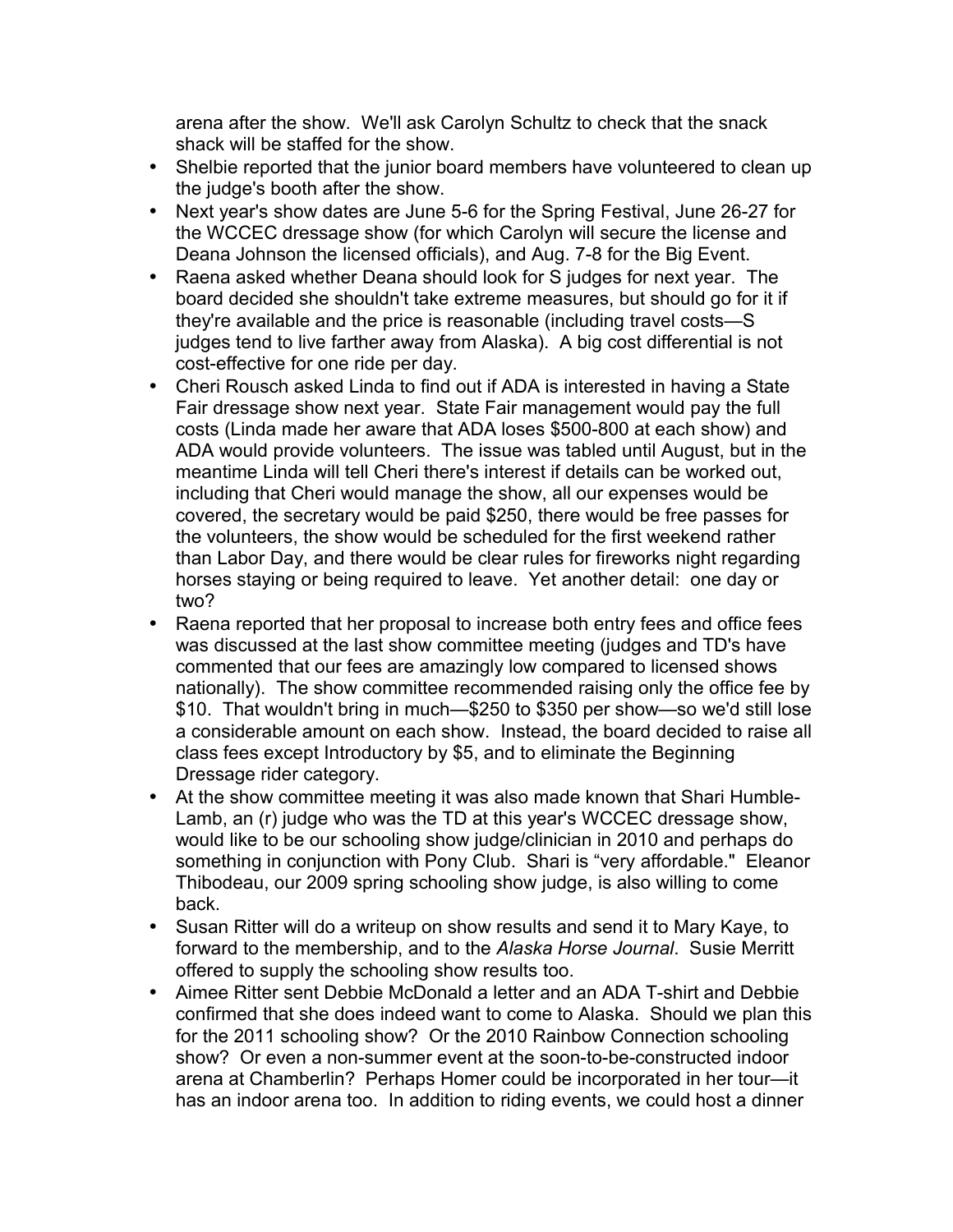at which Debbie speaks. Aimee will continue to be our contact with Debbie. Raena suggested we apply for a Dressage Foundation and/or BP grant to help cover expenses.

### **Awards**

- Peggy Bowker needs ideas for year-end awards.
- The board dropped the idea of sponsoring a division for ASH awards, as it wasn't clear how to do it fairly, we're losing money on each show, and the deadline for ASH sponsorships is August 1, before our next meeting. Mary Kaye will check on ASH funding status, and maybe we'll reconsider this idea next year.
- The proposals to raise the minimums for ADA annual awards and show awards are tabled until the August meeting. Linda will work up statistics, including this year's shows, to demonstrate how different minimums would have affected the awards.

## **New business**

- Shari Humble-Lamb raised the issue of USEF's GR1032, which exempts Hawaii from the general rule that a TD cannot officiate more than twice in a row at the same competition or under the same competition management. We could (again) propose adding Alaska to this exemption.
- We need to find out if any ADA member plans to attend the next USDF convention and would like to be our official Board of Governors delegate. We can make a delegation later, but the delegate will receive advance convention material if it is done soon enough.
- GMO award nominations are due August 31.
- Susan followed up with USEF on TD Debbie Moloznik's assumption that there is a rule governing cavesson tightness. USEF said there is no specific rule. This may be a grey area. Another grey area: Are spurs that are engraved on the inside "smooth", as the rules require?

**Next meeting:** The meeting adjourned at 5:19 p.m. The next meeting will take place Monday, August 17, 6:30 p.m., at the Chamberlin dressage office.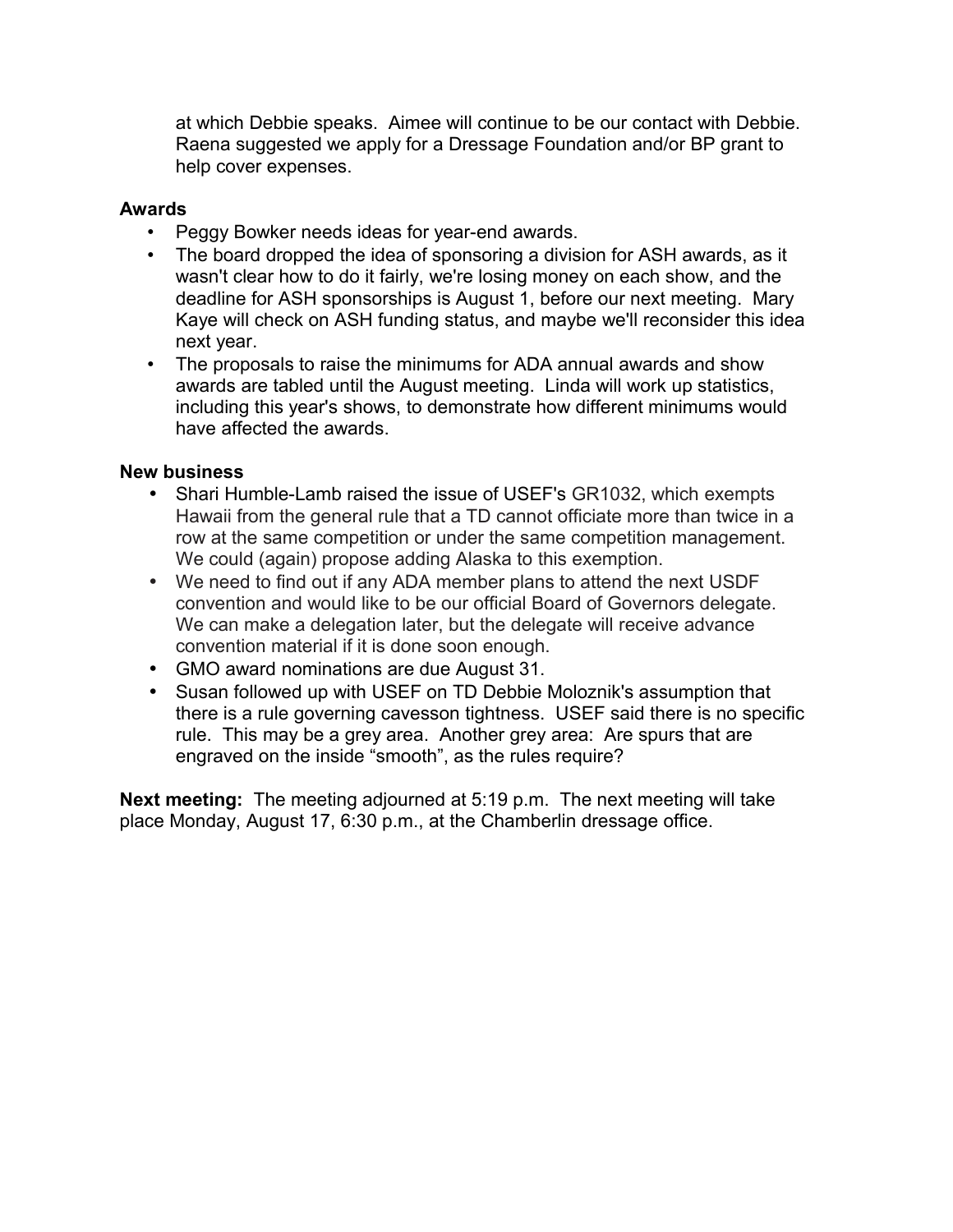#### **MINUTES OF ALASKA DRESSAGE ASSOCIATION'S JUNE 2009 MEETING**

PRESIDENT/*OMNIBUS* EDITOR: LINDA KELLEY, 746-5994 VICE-PRESIDENT: MARTI MILLER, 694- 6123, 786-7437 (w) TREASURER: RAENA SCHRAER, 830-9882 SEC'Y./WEBMASTER/*Centerline* Editor: MARY KAYE HESSION, 345-1090 FUNDRAISING/AWARDS: PEGGY BOWKER, 373-2330 SENIOR BOARD: CHARLENE COHEN, 345-9074 SENIOR BOARD: SUSAN RITTER, 245-1747 JUNIOR BOARD: AIMEE RITTER, 245-1747 JUNIOR BOARD: SHELBIE FREDENHAGEN, 243-5214

**Attendance:** The June 22, 2009 ADA board meeting was called to order at 6:39 p.m. with a quorum of Linda Kelley, Raena Schraer, Peggy Bowker, Mary Kaye Hession, Charlene Cohen, and Marti Miller, followed by Susan Ritter, Aimee Ritter, and Shelbie Fredenhagen. Carolyn Schultz and Victoria Fredenhagen also attended.

**Minutes**: The May meeting minutes were approved as corrected.

#### **Treasurer's report:**

- Raena Schraer's report focused on our two recent shows. Her figures showed a profit of \$483 at the spring schooling show. However, she questioned a show tab charge of \$59—which didn't even include the judge's lunch, Linda Kelley having paid for that. Were volunteers putting their own lunches on the ADA show tab? Susan Ritter thought the charge was mostly for excess foodstuffs (soft drinks and chips) now stored at her house until the next schooling show. Still, show tabs need tighter controls; the board felt they should be for licensed officials only (judge and TD). Susan said she would inform the snack shack personnel of this policy or post a sign. Safer yet, the board accepted Susan's suggestion to have no show tab at all: just \$20 in petty cash for miscellaneous show expenses, all to be supported by receipts.
- We lost \$897 at ADA Spring Festival, even though Natalie Lamping charged us for only one day of judging. Travel expenses have gone up a lot. Linda Kelley observed that S judges typically charge more than R judges, although that didn't happen this year.
- We lost \$80 for the Lamping clinic. We charged \$120 per session, of which \$20 went to WCCEC for arena rent, and didn't fill all the sessions. We hadn't know Lamping's clinic rate when we set the fee (her contract covered judging only, not the clinic days).
- Raena observed that we can't afford to run shows at a loss, particularly if we lose money on the clinics too. She said there is nothing that can be cut from our licensed show budgets and recommended we raise entry fees by \$5 next year. If that increase had been in place for Springfest (105 rides), it would have brought in an extra \$525. Linda noted that even if we do this, our entry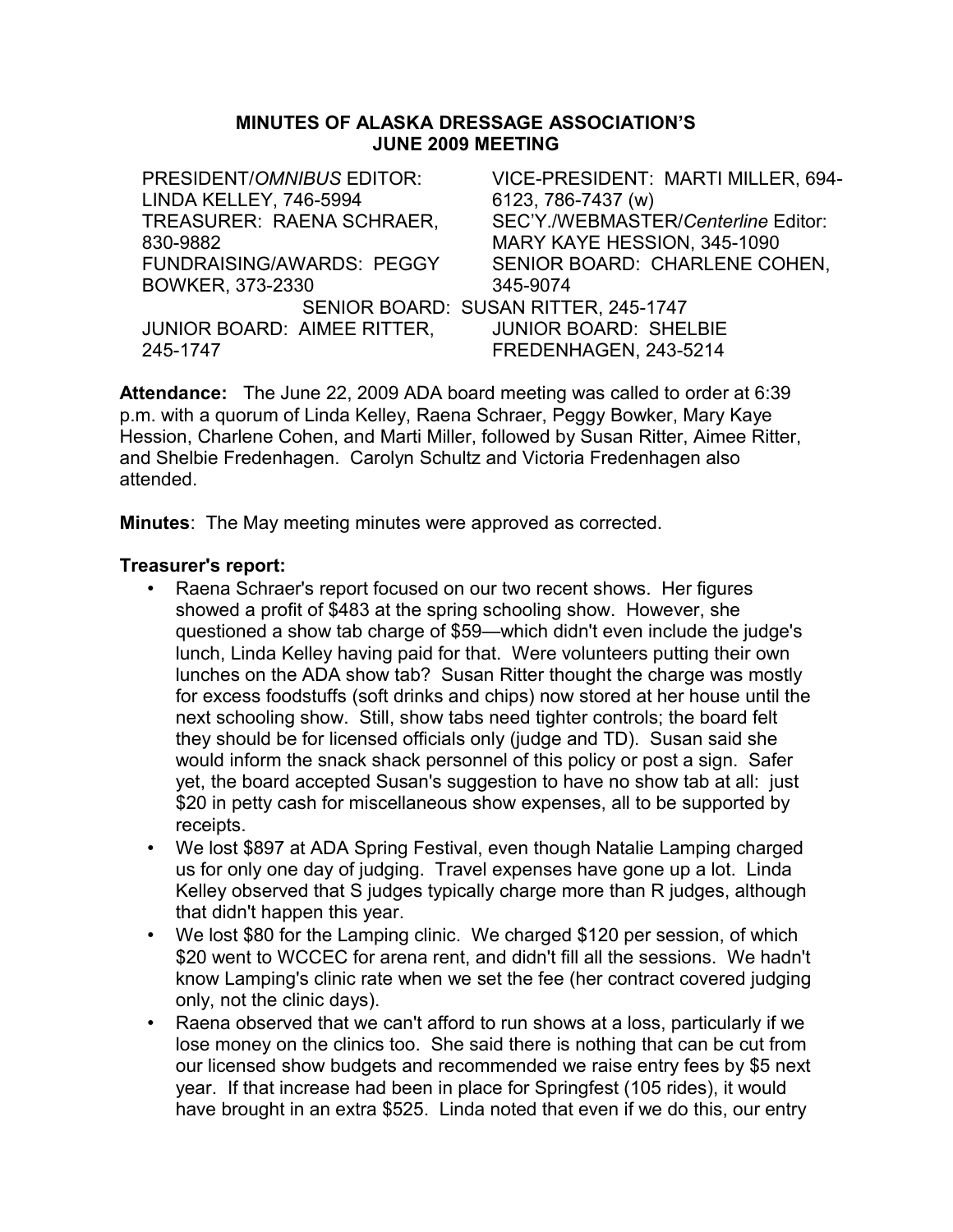fees will still be lower than what's charged Outside. Carolyn Schultz pointed out that this discussion is outside the scope of the treasurer's report.

• Raena reported that she, Susie Merritt, and Deana Johnson are currently authorized to sign ADA checks. Our signature card needs to be updated at Credit Union One. The new signers should be Raena, Marti, and Mary Kaye because they're all in Anchorage.

# **AHC/WCCEC:**

- Thanks to Jeff Ritter for all the arena drags and the mounting block, as well as to Jim Kelley who helped Linda install outside connectors for our sound system.
- Victoria Fredenhagen reported that our new ADA banner might be ready in time for the next show. We'll put it on our dressage building to start. Thanks, Victoria!
- We need a portable microphone for the ADA sound system. In the meantime we can use the WCCEC microphone unless it's needed for the big arena (which will be the case for the next show).
- Instead of buying an awning, perhaps we can salvage parts from our old tent to set up a sheltered area near the building for spectators. Susie Merritt might know which parts are reusable.
- Mulch and/or flower boxes in front of the building would look nice.
- It would cost \$282 for treated wood to replace the badly weathered bleacher seat planks. Perhaps we could get a contractor to donate funds or materials? In the meantime, Victoria painted the planks with a coat of primer. She said the underlying wood is structurally sound and okay for now.

- Committee chair Carolyn Schultz reported that we finished the schooling show in the black in all respects.
- At Spring Festival, the Dover Medal was not presented (not earned). The show and clinic went well; several people hoped we'd invite Natalie Lamping back in the future. But we were two or three rides short of filling the clinic. How can we ensure that all our sessions get filled? Can we get publicity via the *Alaska Horse Journal* or through ASH? Should we emphasize that clinics are open to all, not just ADA members? Susan suggested a simple poster at M Bar D or even local grocery stores. Peggy Bowker volunteered to design a flyer.
- The board discussed the insurance implications of clinics: they aren't covered by our show insurance. However, to teach at Chamberlin, clinician must have their own liability insurance.
- Show secretary Britany Kaiser forwarded the show results to Marti Miller, who will pass them on to Mary Kaye Hession and to ASH. Susan Ritter will write up a show summary (including champion/reserve placings) for the next show and for Springfest, to be forwarded to the membership and ASH and possibly to Region 6.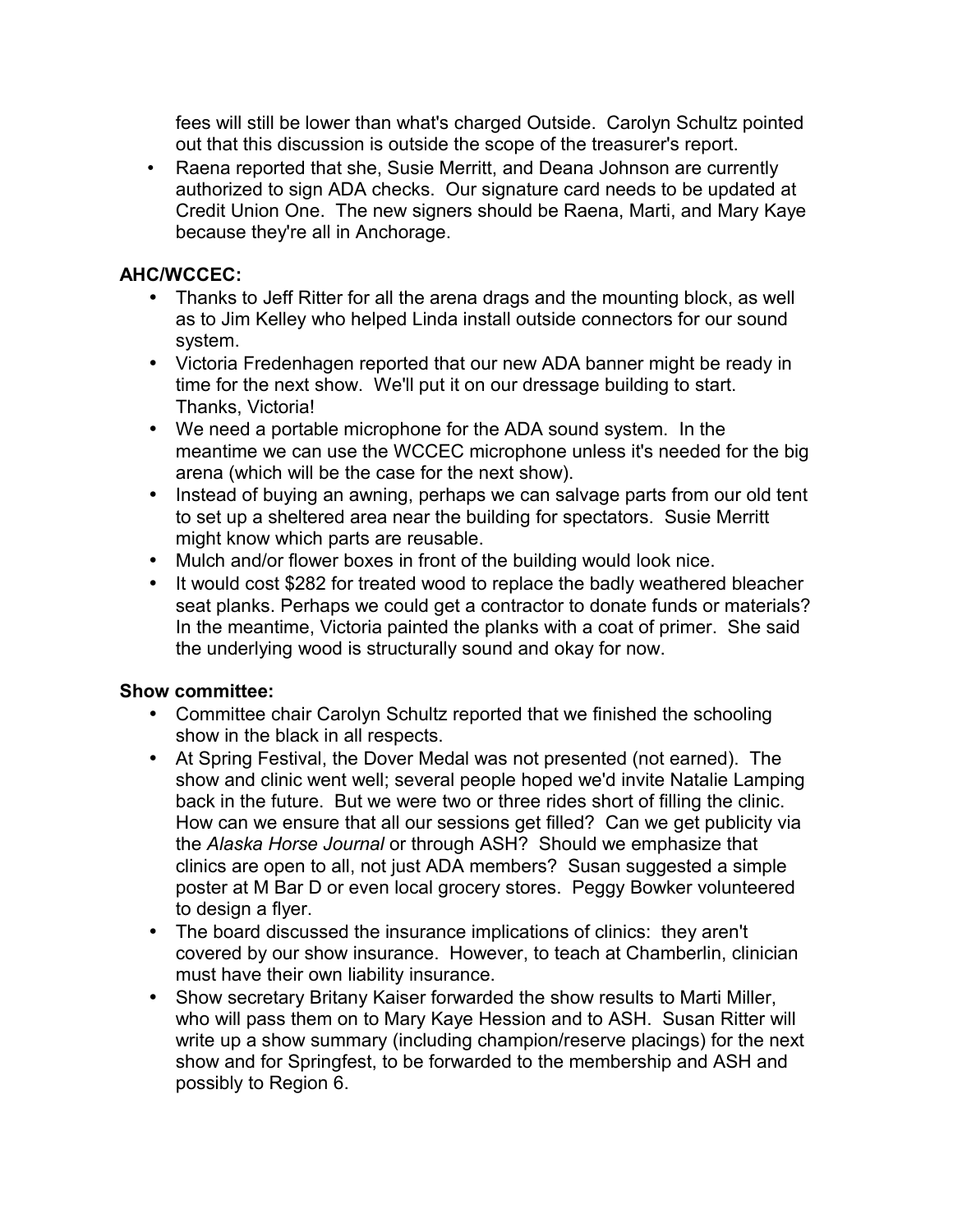- Before the next show, the latrines will be cleaned and the grass mowed. Volunteers are in place for all show tasks. Riders will need to be careful in the big arena in places where there's still too much sand, although much of the excess has been removed. Because there will be an AQHA show going on during the Chamberlin dressage show, we'll be sharing the sound system; Susan will make her show management announcements early, then repeat them during the AQHA breaks. We need to remind everyone that there is to be no vehicles moving through the stable area while either show is underway.
- For the WCCEC annual show, Britany Kaiser will be the dressage show secretary and ADA will provide the volunteers. A \$20 dressage administrative fee was to have been collected to reimburse ADA, but it is not shown in the prize list. Can we ask Anchorage Horse Council's Lori Carr to impose it as an addendum? Or, can the regular \$20 fee be given to us for all dressage entries, or split with AHC for competitors who enter both dressage and hunter-jumper classes? As always, we'll need to be flexible to coordinate dressage rides for those who are also showing in hunter-jumper classes. Entrants who can't make their ride times due to conflicts in the other ring should notify the dressage management and reschedule for the end of the day; we'll hold the affected classes open.
- Susie Merritt will manage the July schooling show and will need volunteers.
- Raena has heard people express interest in a Valley dressage show next year. Would ADA put on the show ourselves, or work with ASH? But would the effort be worth it?
- The board decided on a revised reimbursement policy for taking a show judge out to dinner. ADA reimburses for the cost of a judge's dinner (not including alcoholic beverages). ADA will assign a volunteer as host to take the judge out to dinner, and will reimburse for the cost of the volunteer host's meal, up to \$30 (not including alcoholic beverages). Receipts are required in all cases. Carolyn said that she could include this policy in her written instructions for show management.
- Raena committed that we will begin filling out the Chamberlin facility use agreement for our shows. We also need to ensure we have written contracts with all our licensed officials and other paid personnel (farrier, vet, EMT's, etc.). Deana Johnson will still find our licensed officials for us but subsequently there will be one ADA point of contract to get a written contract signed—Marti Miller will make sure this happens.
- Carolyn checked the rules for use of an arena for warmups the day before a show. Renting an arena for a show includes (free) use of that arena beginning at 3 p.m. the day before. However, Linda observed that some trainers show up well before this time to give lessons. She'll write up a reminder, to be sent out with show ride times, that before 3 p.m., all riders must be members or pay day fees, and all trainers must be members and pay trainer fees.
- We need to clarify with Lori Carr when people can start moving into their show stalls: at 6 p.m., as our entry form implies, or earlier? Susan asked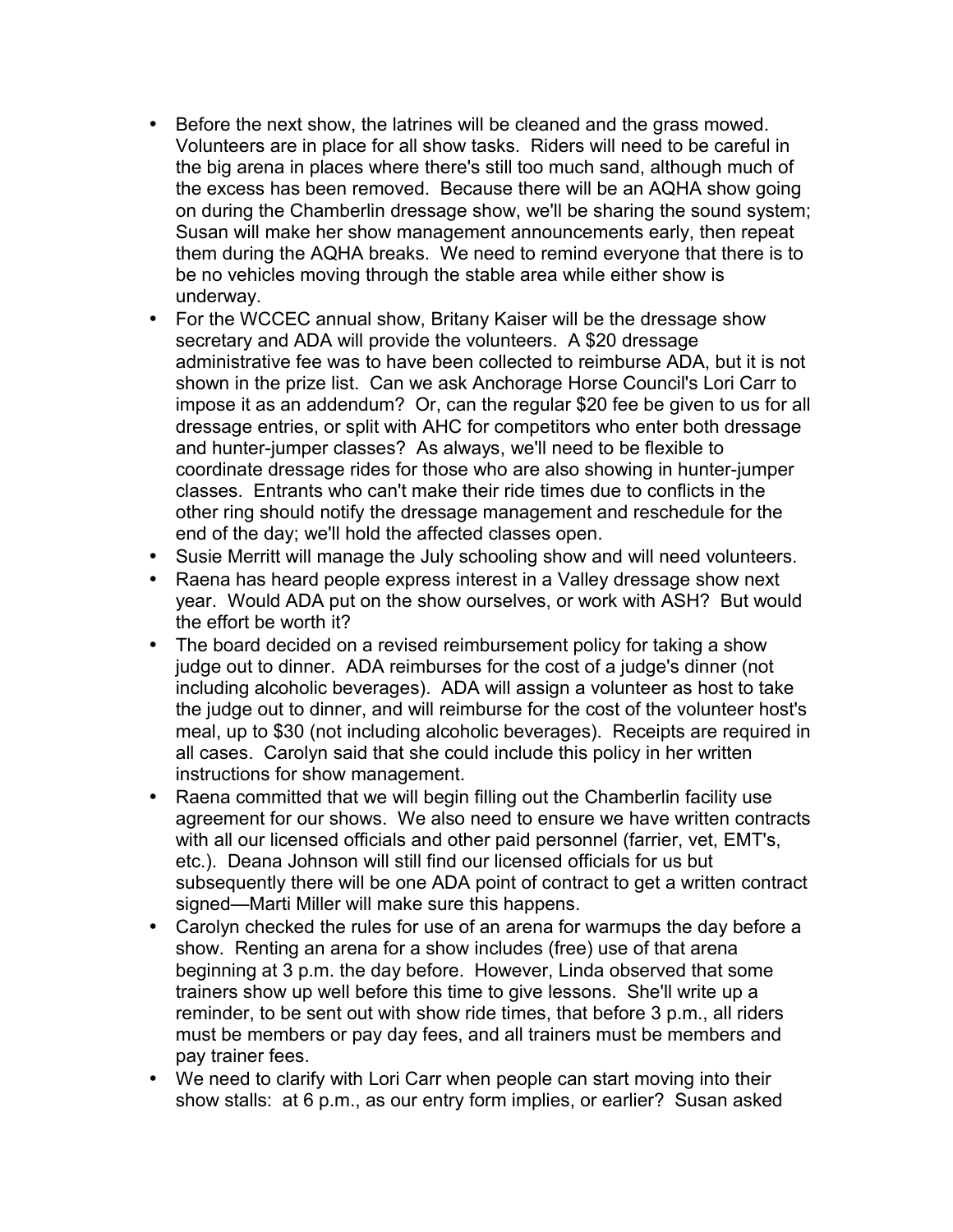why schooling needs to end at 7 p.m., which is quite early for those coming in from out of town. Carolyn pointed out that the show manager is required to be on the premises until schooling ends, and that the arena dragger needs to have access before it gets too late.

• It's time to apply for our next three-year USEF license. The board confirmed that Carolyn should apply for two-day shows for 2010-2012.

**ASH** It is our understanding that ASH went ahead with an emergency rule change that lets horses earn points toward ASH awards at AQHA shows. Raena withdrew her (tabled) proposal that ADA sponsor an endangered ASH division. Linda suggested that when we get near summer's end, we can assess whether to help sponsor dressage divisions.

## **Miscellaneous**

- Raena felt that we shouldn't give out champion/reserve show awards for scores below 60%. Currently we have no minimum for show awards, nor for year-end awards. Raena will draft a proposal for show award minimums and Linda a proposal for year-end award minimums.
- Anna Tileston passed on a copy of *Robert's Rules* (now in Linda's keeping) and a USDF *GMO Handbook* (Mary Kaye has this now).
- Susan asked to borrow the dressage arena for a Pony Club rating on August 14 in the Valley. We're willing to loan it but aren't sure we own the whole thing (Susan will find out from Susie Merritt). Susan will need AHC's permission to borrow the old letters.

**Next meeting:** The meeting adjourned at 9:02 p.m. The next meeting will take place Monday, July 20, 6:30 p.m., at the Chamberlin dressage office.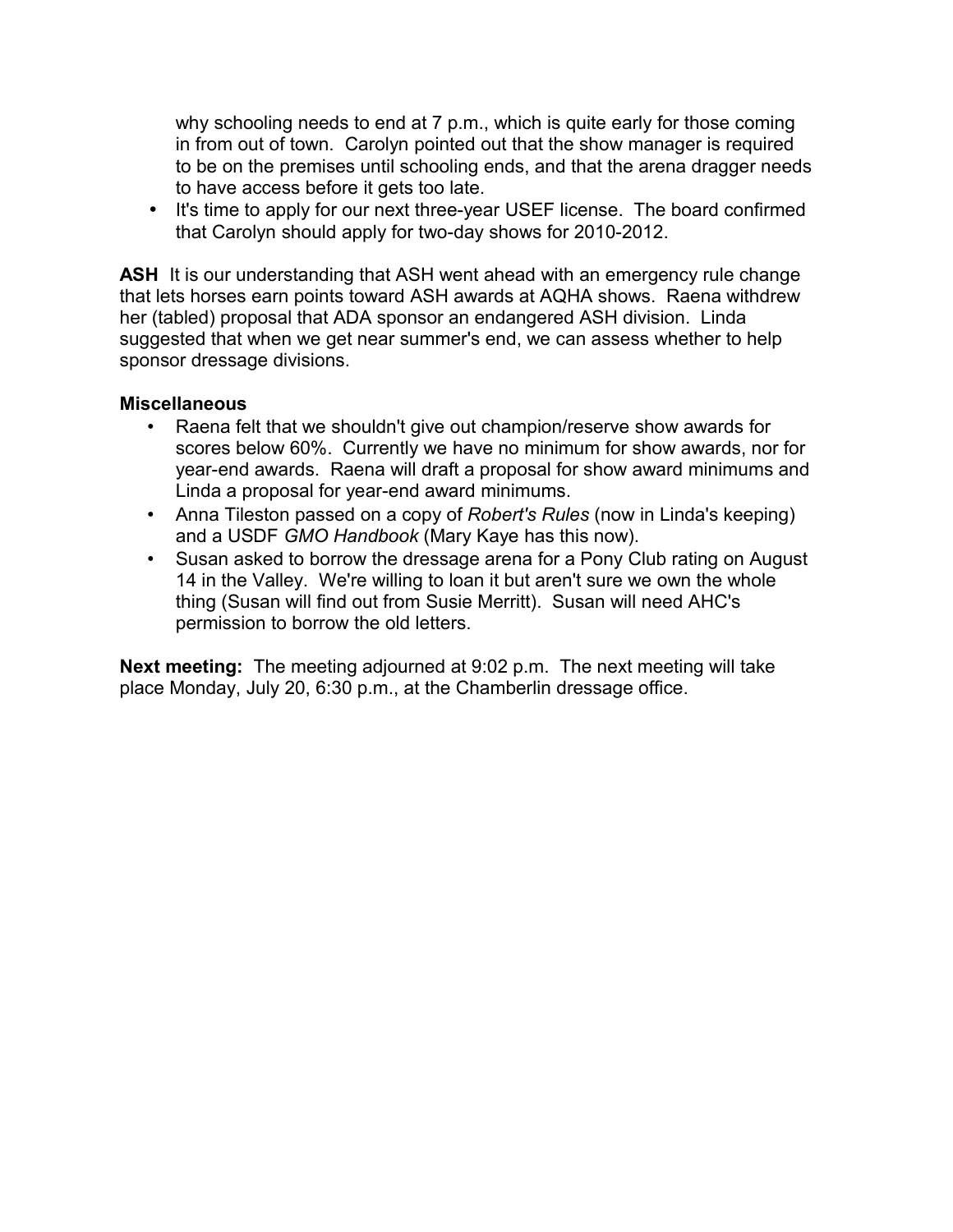#### **MINUTES OF ALASKA DRESSAGE ASSOCIATION'S MAY 2009 MEETING**

PRESIDENT/*OMNIBUS* EDITOR: LINDA KELLEY, 746-5994 VICE-PRESIDENT: MARTI MILLER, 694- 6123, 786-7437 (w) TREASURER: RAENA SCHRAER, 830-9882 SEC'Y./WEBMASTER/*Centerline* Editor: MARY KAYE HESSION, 345-1090 FUNDRAISING/AWARDS: PEGGY BOWKER, 373-2330 SENIOR BOARD: CHARLENE COHEN, 345-9074 SENIOR BOARD: SUSAN RITTER, 245-1747 JUNIOR BOARD: AIMEE RITTER, 245-1747 JUNIOR BOARD: SHELBIE FREDENHAGEN, 243-5214

**Attendance:** The May 18, 2009 ADA board meeting was called to order at 6:54 p.m. with a quorum of Linda Kelley, Marti Miller, Peggy Bowker, and Mary Kaye Hession, followed by Charlene Cohen, Susan Ritter, and Aimee Ritter. Raena Schraer and Shelbie Fredenhagen were out of town. Carolyn Schultz and Deana Johnson also attended.

**Minutes**: The April meeting minutes were approved as corrected.

**Treasurer's report:** With Raena Schraer out of town, Linda Kelley noted that we'll need to reimburse our schooling show judge Eleanor Thibodeau for airfare only, plus her charge for clinic sessions. Linda is housing, feeding, and transporting her, plus taking her spouse fishing. Deana Johnson needs reimbursement for paying for our show insurance. We should update our checking account signing authorities to reflect current officers.

**USDF compliance:** We've sent the documents that USDF asked us to file for compliance with its requirements.

## **AHC/WCCEC:**

- The dressage arena setup on May 16 at Chamberlin went well. Deana took pictures and will send them to Mary Kaye for the website.
- We have some remaining summer tasks at Chamberlin, but the dressage office building and judge's booth look great with their newly painted trim, courtesy of Victoria Fredenhagen. So do our new front steps, thanks to Raena and her friend Andy. Linda accomplished changing all three locks (the office and doors to the storage stall) to a single combination that will be easy for us to remember, and she's now working on another bulletin board for the outside wall of the office.
- Lori Hackenberger says we're welcome to repaint or even re-cover the bleachers closest to the dressage arena. Could Raena's friend scope out what it would cost to re-cover them, e.g. with Trek-style planks? Linda can get a 10 percent military discount on places such as Lowe's.
- A mounting block near the office would be handy. A big log would do (perhaps the one a short distance up Rimrock Trail at WCCEC, assuming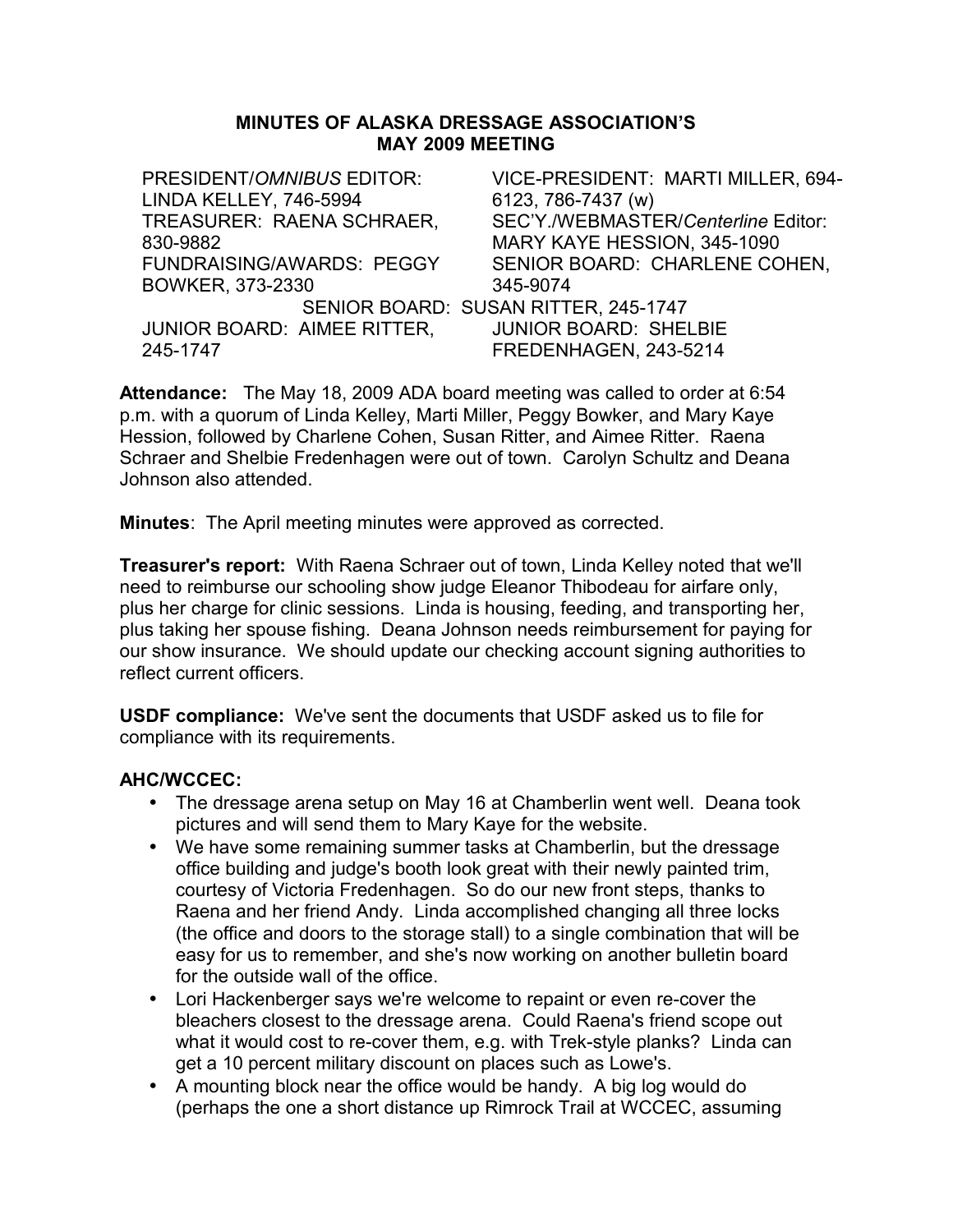AHC allows access to it), cut with a step and maybe with ADA's initials routed into the top surface. Meantime perhaps we could borrow a mounting block.

- We found our original stereo system (plus the cart it was stored on), so now we have two. Linda will work on getting better connectors for it and maybe rig up a place at the back of the building where the system can be hooked up. We could use it for background music at shows, not just for musical dressage classes.
- For our power needs, Jeff Ritter suggested we put PVC pipe in an 8" trench and run an extension cord through it. Extension cords are stored in the stall.
- The footing in the arenas at Chamberlin will be re-done this summer, except for the dressage arena, which is already good.

- Susie Merritt needs people to help with the schooling show. Charlene Cohen will pick up the junior-senior champion awards, which are cookies donated by Frieda Koper.Peggy Bowker also has some leftover awards that can be used. Linda has made a list of all available awards that can be used for the schooling show, and we got great ribbons. Sherri Adams and Susan Ritter will run the concession stand.
- Linda talked to the schooling show judge Eleanor Thibodeau, who wants the rides scheduled loosely (we'll add 2 to 3 minutes per ride) so that she can talk to each rider. She's also willing to spend time after the show discussing how riders affects their horses—both positively and negatively—as they move up the levels. The clinic is almost full already; Linda will send out the schedule.
- Carolyn Schultz thinks we'll be able to use the big arena for warmups at our shows, unless it's being reworked. It will need dragging (starting as soon as the Pony Club camp is done) and rock-picking before Springfest. If the pipes are still frozen, could we rent a water truck to water the dressage arena Friday and Saturday night? Susan Ritter will ask her husband Jeff what this would cost.
- Springfest entries are very light so far. Carolyn gave the post office box key to Deana to check for last-minute entries.
- Lori Hackenberger says the concession stand is covered for the rated shows. Susie will get test copies and Carolyn obtained the USEF forms (maybe we should offer each rider the footing and judge evaluation forms, after confirming that they'll be used rather than just thrown away). Linda will put together the judge's basket, and Char Cohen will arrange for the flowers.
- Preparations are done for the WCCEC dressage show in June. It will be run just like an ADA show. For the dressage part of the WCCEC annual show in July, we're just volunteers with no management responsibilities. Susan Ritter raised the question of who's in charge of rounding up volunteers and whether there's a paid dressage show secretary. Carolyn checked her notes and found we'd committed to finding a show secretary, to be paid \$250, and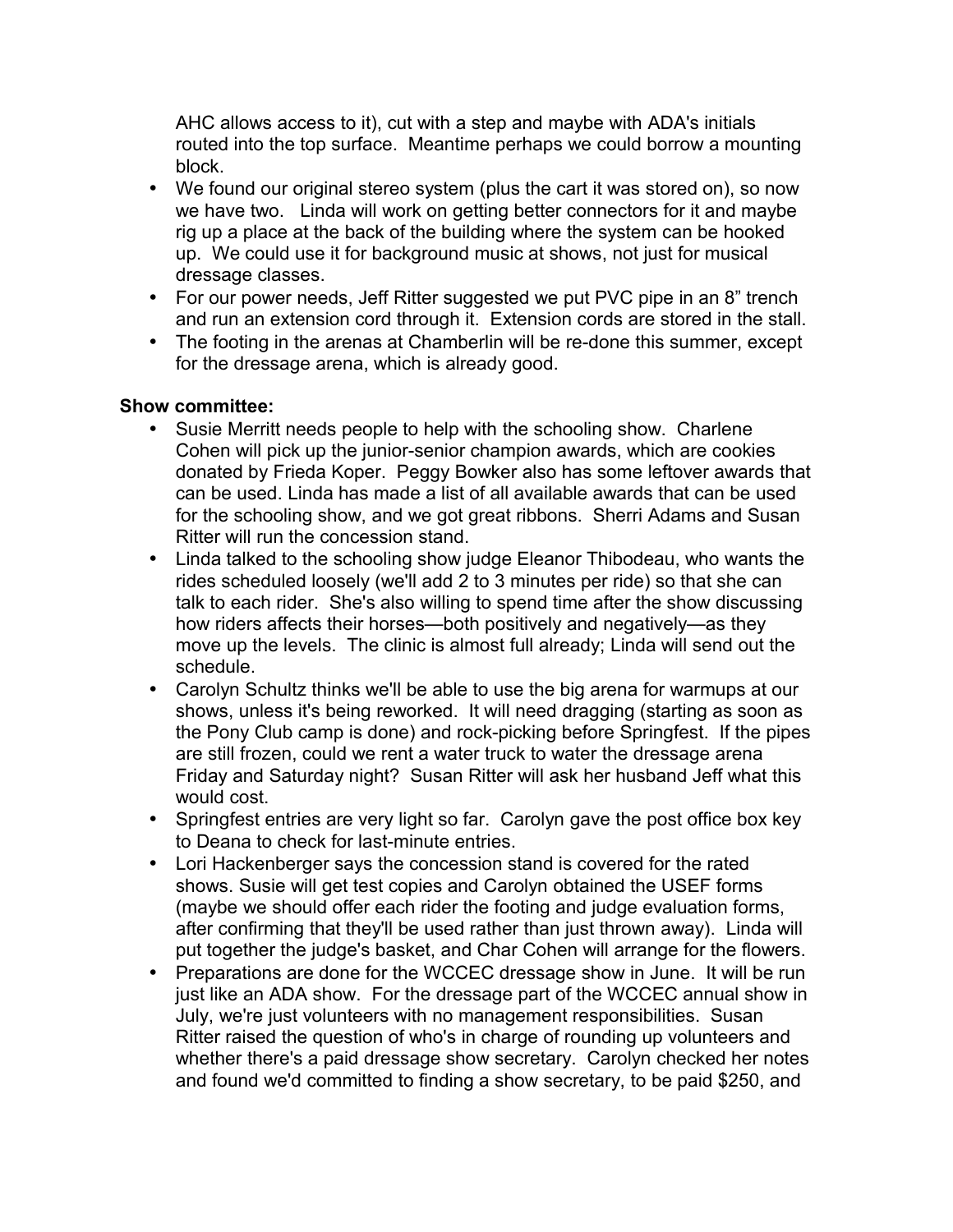all volunteers; we'd asked AHC to charge a \$20 admin fee that would come to ADA to pay for tests, supplies, and other administrative costs.

• The board decided last June to raise the authorized reimbursement for taking a show judge out to dinner, but it was not clear whether the reimbursement was only for the judge's meal or for the host as well. Tonight the board clarified that the cost of the judge's dinner will be covered (this is typically required under our contracts with judges), but in addition, if an individual volunteer serves as the host, that person's meal will be covered for up to \$30. If a group of two or more people takes the judge out to dinner, only the judge's meal will be reimbursed. Receipts are required. Mary Kaye is to work up the verbiage and send it out to the board so that we can formally vote on it.

# **Membership outreach**

- We decided to create a place on our website for classified ads, which (for the time being) will be free to members. We'll just send out the link when this is done.
- The membership form will be amended to state that newsletters will be sent out electronically only.

**ASH** We don't know the status of the proposed ASH emergency rule change that would let horses earn points toward ASH awards at AQHA shows. Raena's proposal that ADA sponsor an endangered ASH division is still tabled—and dressage recordings are light enough that we may need to worry about sponsoring "our" divisions instead.

**Next meeting:** The meeting adjourned at 8:23 p.m. The next meeting will take place Monday, June 22, 6:30 p.m., at the Chamberlin dressage office.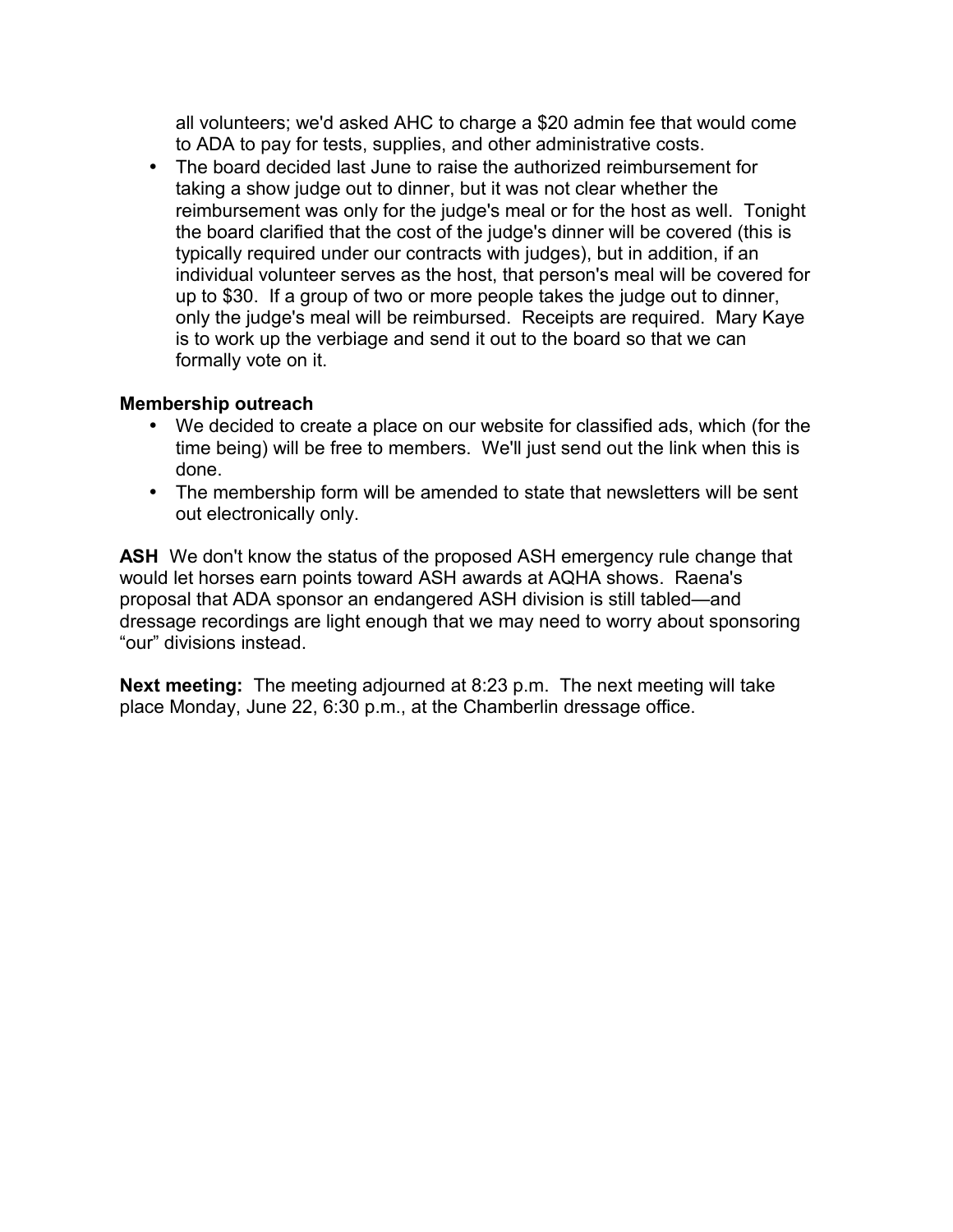#### **MINUTES OF ALASKA DRESSAGE ASSOCIATION'S APRIL 2009 MEETING**

PRESIDENT/*OMNIBUS* EDITOR: LINDA KELLEY, 746-5994 VICE-PRESIDENT: MARTI MILLER, 694- 6123, 786-7437 (w) TREASURER: RAENA SCHRAER, 830-9882 SEC'Y./WEBMASTER/*Centerline* Editor: MARY KAYE HESSION, 345-1090 FUNDRAISING/AWARDS: PEGGY BOWKER, 373-2330 SENIOR BOARD: CHARLENE COHEN, 345-9074 SENIOR BOARD: SUSAN RITTER, 245-1747 JUNIOR BOARD: AIMEE RITTER, 245-1747 JUNIOR BOARD: SHELBIE FREDENHAGEN, 243-5214

**Attendance:** The April 20, 2009 ADA board meeting was called to order at 6:36 p.m. with a quorum of Linda Kelley, Raena Schraer, Charlene Cohen, and Mary Kaye Hession. Shelbie Fredenhagen, Susan Ritter, and Aimee Ritter arrived soon thereafter. Marti Miller and Peggy Bowker were not present. Victoria Fredenhagen and Jeff Ritter also attended.

**Minutes**: The March meeting minutes were approved as corrected.

**Treasurer's report:** Raena Schraer said that we have approximately \$9,444 in the bank, with most of our 2009 show expenses already paid. Now is the time when income starts to come in. We made \$123 on our first batch of logo shirts. Ordering extra t-shirts in the second batch caused us to go in the hole temporarily. Our spring meeting arrangements worked out well; ADA's subsidy for the meeting was only \$40.16, less than we had expected to pay. We have 63 members to date.

**USDF compliance:** Raena**,** Mary Kaye Hession, and Carolyn Schultz are working to supply documents USDF says we must file for compliance with its requirements.

#### **AHC/WCCEC:**

- Linda Kelley checked with AHC's Lori Hackenberger on our plans to set up the dressage arena on May 16 at 9 a.m. Lori told her that Chugach Rangeriders had rented the entire facility that day for Equifest and advised calling Diane Sullivan. Diane said we could proceed with our plans; her gate people will have name tags to identify the ADA volunteers. The board decided to thank Chugach Rangeriders by donating \$30. In addition, we'll get the word out that arena workers (including Midnite Run Pony Clubbers) who plan to stay for Equifest should pay at the gate. Diane asked for dressage demonstration riders for Equifest; Aimee Ritter agreed and possibly Amelia Haddad will join her.
- Our summer "to-do" list at Chamberlin continues (trim painting, steps, changing the locks, mulch, possibly an awning, and bases for the arena letters at least on the M-F side). The bleachers closest to the dressage arena also need painting. However, our sound system needs have been met: Jo Gottstein as well as August Axtell and her husband donated sound system parts. Between them, we'll have a functional system before the show season.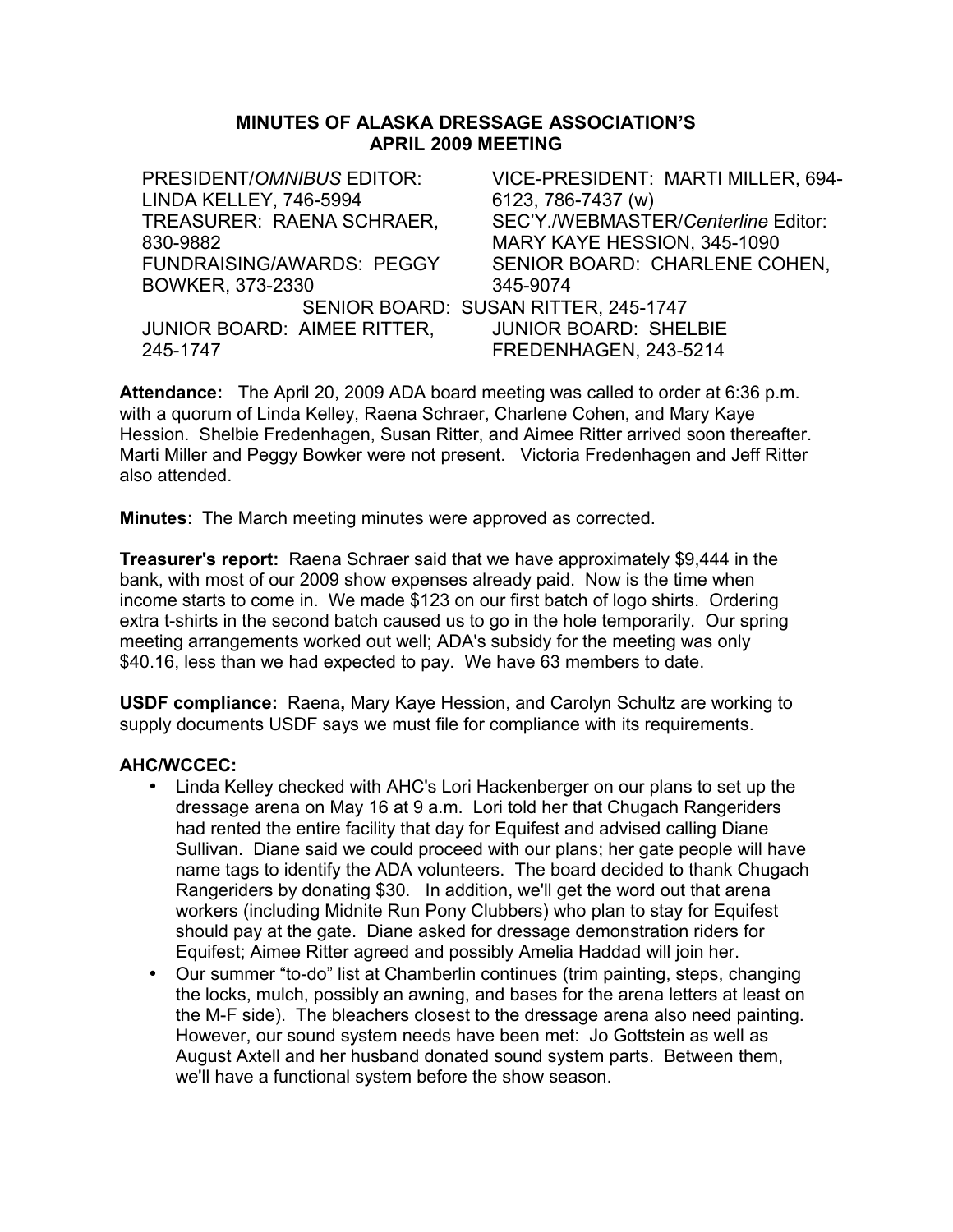### **Show committee:**

- Carolyn Schultz will check to be sure that we have the necessary show forms and copies of tests. We've applied for permission to award the Dover Medal and Deana Johnson will file for show insurance.
- There will be three Valley schooling shows this summer, each with Saturday dressage classes (July 12, August 23, Sept. 7). Susie Merritt, Linda Kelley, and Cherrie Ruesch are collaborating on circuit arrangements including awards.
- Sharon Sadlon plans to have a dressage table at the ASH swap on April 25. Char Cohen will coordinate with Marti Miller to get ADA forms left over from the spring meeting to Sharon's table. There will be copies of the *Omnibus* too; we'll make sure Sharon knows that only new members would be entitled to a copy.
- We have housing (at Robin's) for our Springfest judge. Deana Johnson will organize the clinic after that show.
- Raena will check with show secretary Brit Kaiser to be sure our Fox Village show software subscription is paid up. Susan Ritter will ask whether Brit wants a work party before Springfest.

## **Membership outreach**

- Raena found some sort of glitch that caused some of our new members not to be identified as USDF GMO members. It has been fixed. She also checked into GMO benefits. Although USDF horse awards require a full participating membership, rider awards can be earned with just a GM membership, plus GM members are eligible to show.
- Mary Kaye listed the content available for the next newsletter. Linda will try to email a President's Passage while on vacation. We could advertise our logo tshirts in the newsletter (they can be bought at the shows or by contacting Victoria). Aimee Ritter volunteered to write an item on her trip to the FEI World Cup Finals.
- Aimee reported that she met Steffen Peters (among others) and invited him to Alaska—he said yes! We suggested talking to Deana to see what can be worked out. Perhaps we could plan an educational event for 2010 or 2011 to be funded by a Dressage Foundation grant. Raena cautioned that the event must be completely set up before funding can be requested. Carolyn Haddad is a grant-writer; perhaps they could collaborate. Raena also said she could write up a request for a Conoco grant. Amounts below \$5,000 can be requested at any time; above that amount the fund request must be submitted in September.
- Victoria reported on the ADA banner project. We can get a 3' x 5' hemmed, grommeted banner for \$188, or a 2' x 3' for \$93.67. There's a \$25 editing fee, but we could get any color background and lettering. The consensus is that we should get the 3 x 5 in black and white with "Alaska Dressage Association" and our logo (sans words). Jeff Ritter will do a mockup and email it to us.

## **ASH**

• ASH is considering an emergency rule change would let horses earn points toward ASH awards at AQHA shows (for Western and halter classes, divisions that are in trouble at open shows). Mary Kaye expressed her objection to the proposal because AQHA shows do not have USEF recognition, USEF-licensed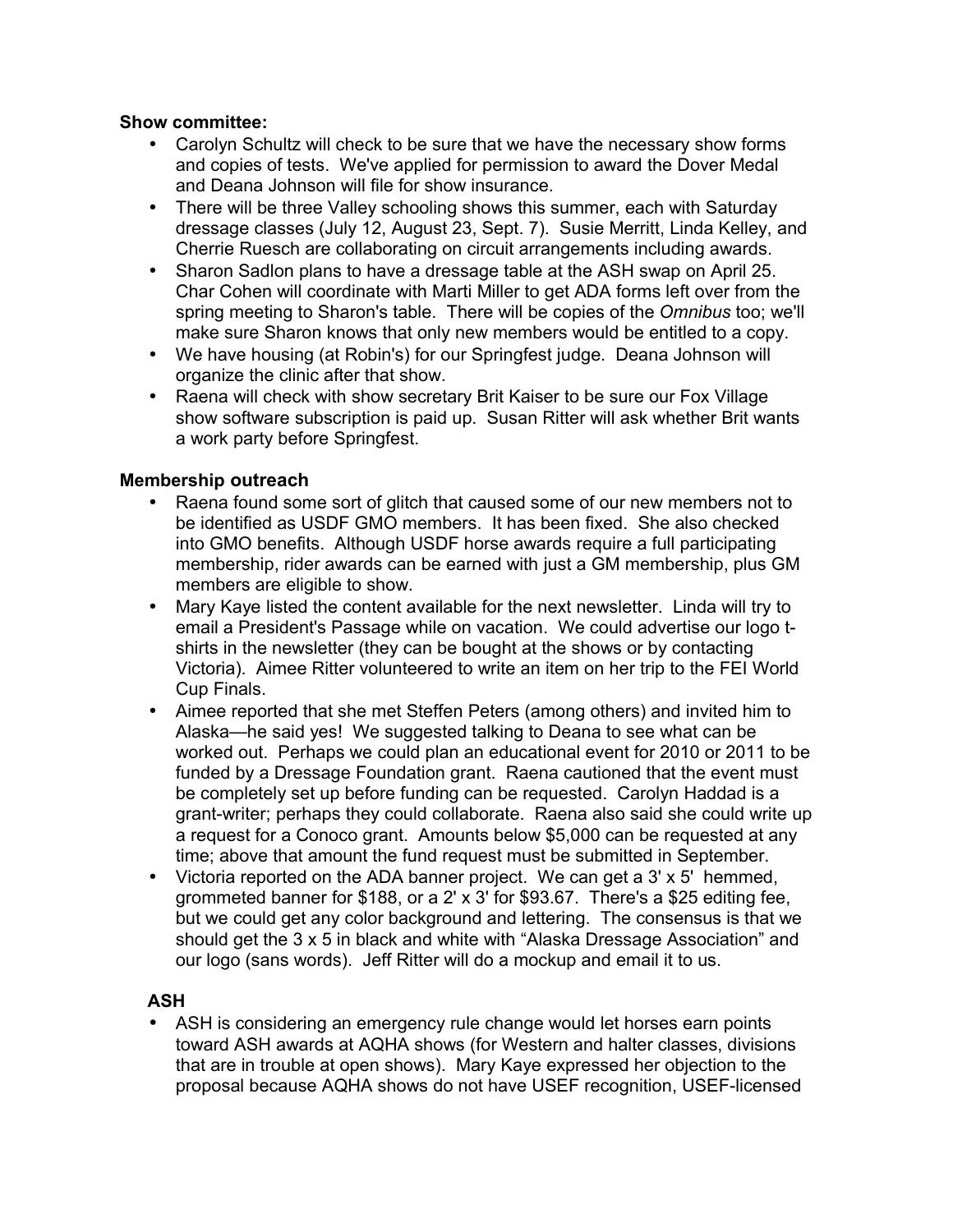judges and stewards, USEF rules, or USEF drug testing. The shows would not even pay the ASH recognition fee.

• Raena proposed that ADA sponsor an endangered ASH division such as driving to reinvigorate it. Linda suggested the games or gymkhana divisions. The proposal was tabled until after the first show.

**Next meeting:** The meeting adjourned at 8:08 p.m. The next meeting will take place Monday, May 18, 6:30 p.m., at the Chamberlin dressage office (unless otherwise notified).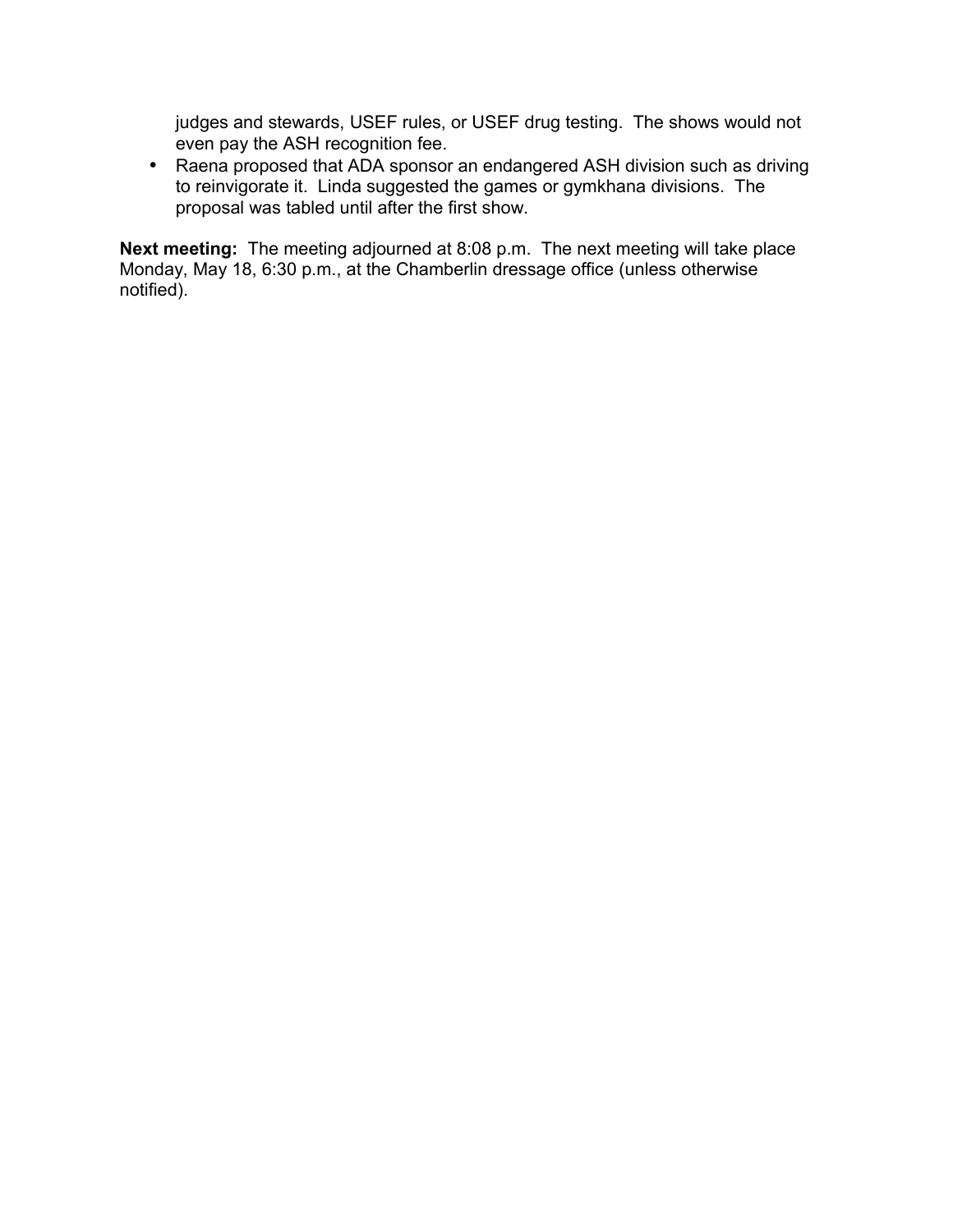#### **MINUTES OF ALASKA DRESSAGE ASSOCIATION'S MARCH 2009 MEETING**

PRESIDENT/*OMNIBUS* EDITOR: LINDA KELLEY, 746-5994 VICE-PRESIDENT: MARTI MILLER, 694- 6123, 786-7437 (w) TREASURER: RAENA SCHRAER, 830-9882 SEC'Y./WEBMASTER/*Centerline* Editor: MARY KAYE HESSION, 345-1090 FUNDRAISING/AWARDS: PEGGY BOWKER, 373-2330 SENIOR BOARD: CHARLENE COHEN, 345-9074 SENIOR BOARD: SUSAN RITTER, 245-1747 JUNIOR BOARD: AIMEE RITTER, 245-1747 JUNIOR BOARD: SHELBIE FREDENHAGEN, 243-5214

**Attendance:** The March 10, 2009 ADA board meeting was called to order at 6:44 p.m. with a quorum of Linda Kelley, Raena Schraer, Charlene Cohen, Shelbie Fredenhagen, Peggy Bowker, Susan Ritter, and Aimee Ritter. Mary Kaye Hession arrived later. Marti Miller was out of town. Carolyn Schultz, Victoria Fredenhagen, Sigrun Robertson, Sarah Cohen, and Erin Downey also attended.

**Minutes**: The February meeting minutes were approved.

**Treasurer's report:** Raena Schraer presented the March treasurer's report, showing current assets of \$13,948.01, in a expanded format that included memberships and sponsorships to date, possible sponsorship opportunities, and an estimated budget for the schooling show. The board liked the new format for sponsorship opportunities.

**Sponsorships:** It was suggested that Carolyn Haddad might be able to obtain a sponsorship grant from Conoco Phillips. Raena will contact her and write up a grant proposal. Raena has an updated list of sponsors, which she will send Linda Kelley for printing in the *Omnibus*. The board discussed the distinction between advertisers and sponsors.

**News from USDF conference:** Sigrun Robertson presented information she learned at the USDF convention. Proposals for dues increases (to combat a \$300,000 deficit) and rider performance standards (which might evolve into a test that judges the rider instead of the horse) provoked much controversy and are currently on hold. The Board of Governors may be restructured to reduce and simplify it. Show standards may be imposed in the future, possibly as early as next year (our shows would probably qualify as Level 2). USDF has produced a new spectator's guide and the Dressage Foundation has a number of good educational programs. Members who need help to attend the convention can apply for a Ruth Arvanette scholarship to cover airfare and other expenses.

#### **Spring meeting arrangements:**

• The board approved Raena's proposal that she and Victoria Fredenhagen would acquire a weatherproof black-and-white ADA banner. They'll also present the logo shirts to be ordered at the spring meeting.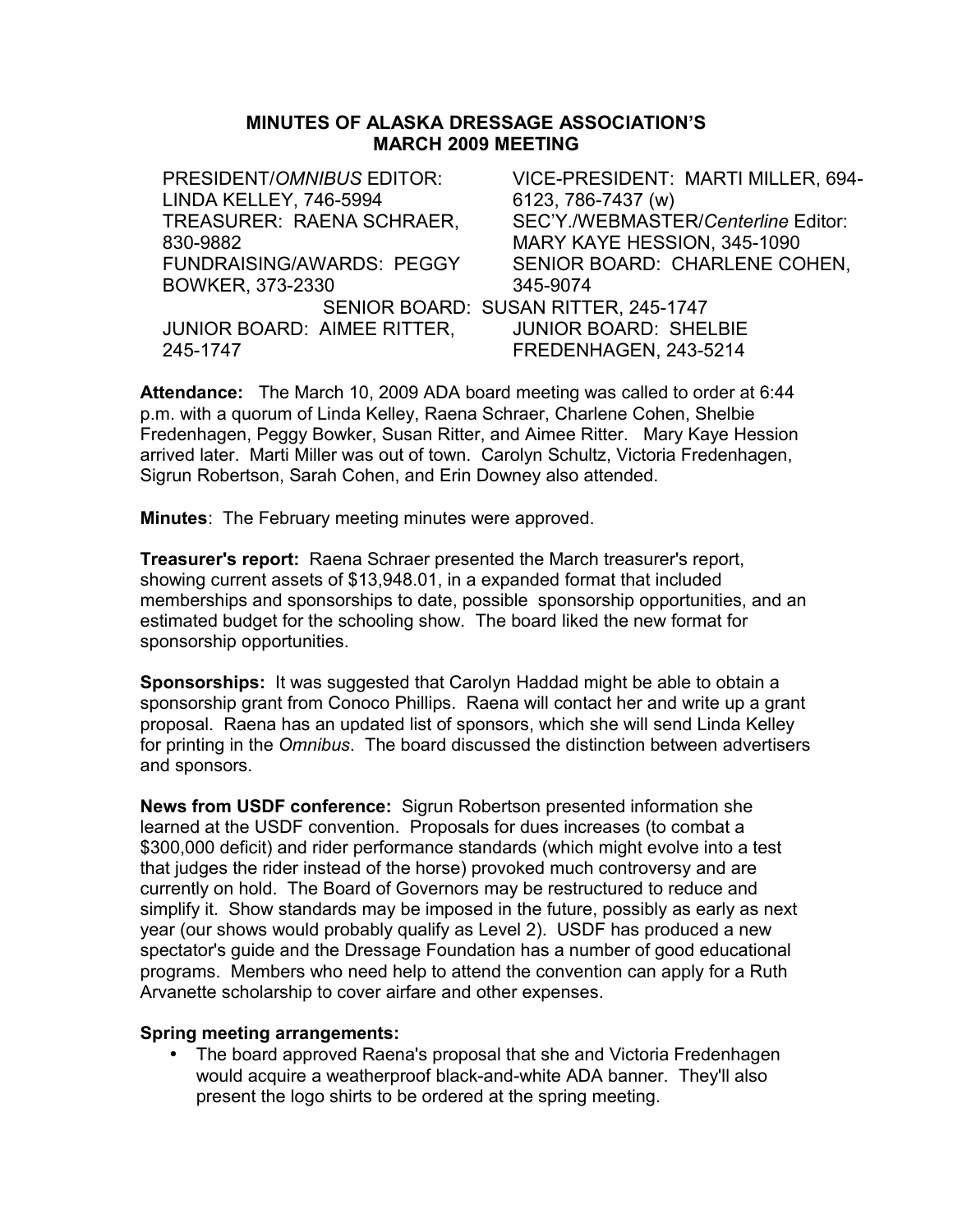- We need a presenter for the meeting's membership and award information. Char Cohen will ask Marti Miller to do this; they'll bring forms, too (except for ASH forms, which the ASH representative will bring). Susan Ritter volunteered to help, and the information can be cross-checked with Linda, Mary Kaye Hession, and Carolyn Schultz as needed.
- As part of her show committee report, Carolyn will explain how to fill out an entry form. Susan will bring paper and pencils so people can take notes.
- Linda Kelley will present the 2009 *Omnibus*, and hopefully the Chamberlin dressage show *Omnibus*, as well as the horse personality analysis. Ads will totally cover the cost of our *Omnibus*, and the Anchorage Horse Council will fully reimburse us for the cost of the Chamberlin *Omnibus*.
- Mary Kaye will prepare the meeting agenda, Susan will cover ADA's volunteer needs, and Aimee Ritter will collect donated glass awards and arrange swaps.

## **AHC/WCCEC:**

- There's a possibility that AHC will be working on the arena footing at Chamberlin this year. The board doesn't want the dressage arena footing altered, although the track and surrounding drainage need work.
- We have various tasks to accomplish at Chamberlin this summer (new lock for the dressage office, steps, trim paint, mulch, possibly an awning, and bases for the arena letters at least on the M-F side). More immediately, we need to replace our vanished amplifier and CD player or we can't offer musical freestyle at our shows. Perhaps we could get a sound system sponsor?

- ADA will charge \$100 for the Thibodeau clinic, plus the arena fee (e.g. \$13 at Chamberlin, plus an extra \$15 if the rider isn't a WCCEC member). The lecture part is free and open to all.
- Carolyn has asked Jayne Dittmer to run the food booth at the schooling shows. However, using the espresso machine requires special training and a cut of the proceeds.
- Raena created an entry form for the schooling shows. Awards will be ribbons, carrots, and Flying Dutchman cookies.
- Natalie Lamping, our Spring Festival judge, is charging us only \$250 per day for judging because there will be two days of clinics afterwards. We'll need to charge \$120 for clinic sessions this year because air fares to bring in our licensed officials are up.
- Our arena rentals are paid up for the season. We should confirm that the rental includes use of the mobile microphone for clinic sessions.
- Susie Merritt will manage both schooling shows. Dr. Julie Grohs will be pleased to judge the July schooling show. The class list is done and the ribbons ordered.
- Jennifer Kilfoyle will manage the WCCEC annual show. Carolyn urged her to keep checking whether Sue Kolstad has achieved her S judge status and add/drop the FEI classes accordingly. (Betsy Gosling, the WCCEC dressage show judge, is an R and cannot judge FEI classes.)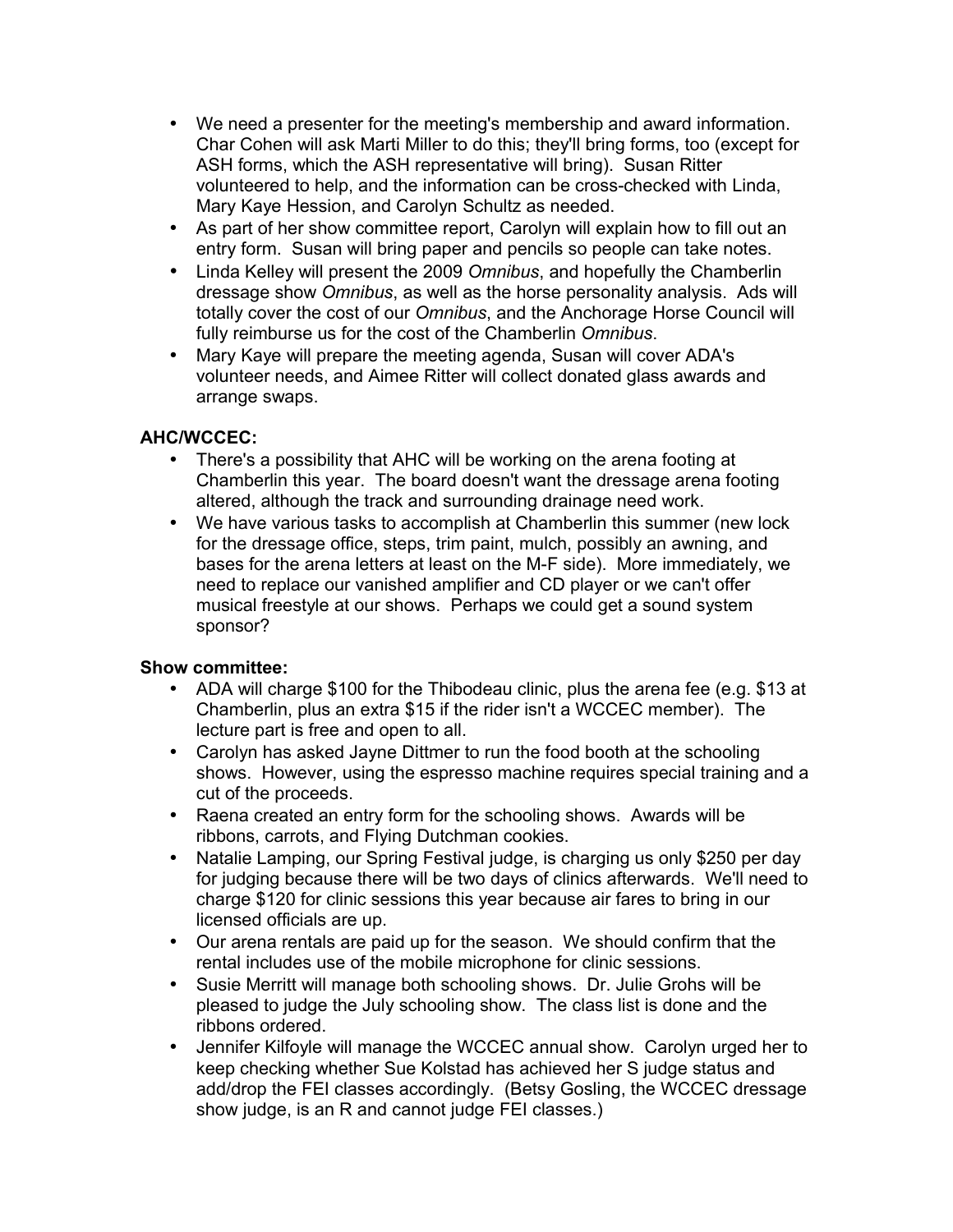- Our Big Event S judge, Charlotte Trentelman, didn't charge us any fee the last time she judged for us, so we're putting her up at the Diamond Hotel this time.
- There will be two dressage schooling shows in the Valley this year, July 11 or 12 and August 22 or 23. Organizer Cherrie Ruesch will have firm dates by the end of the week. With these schooling shows and the two in Anchorage, we can offer circuit awards! To be eligible, riders must show in at least two of the shows. Susie, Linda, and Cherrie will set the other rules. We could even present the circuit awards at ADA's fall awards banquet.

**Next meeting:** The meeting adjourned at 8:51 p.m. The next meeting will take place Monday, April 20, 6:30 p.m., and will tentatively be at Loussac Library in the 900's, third floor, northwest corner.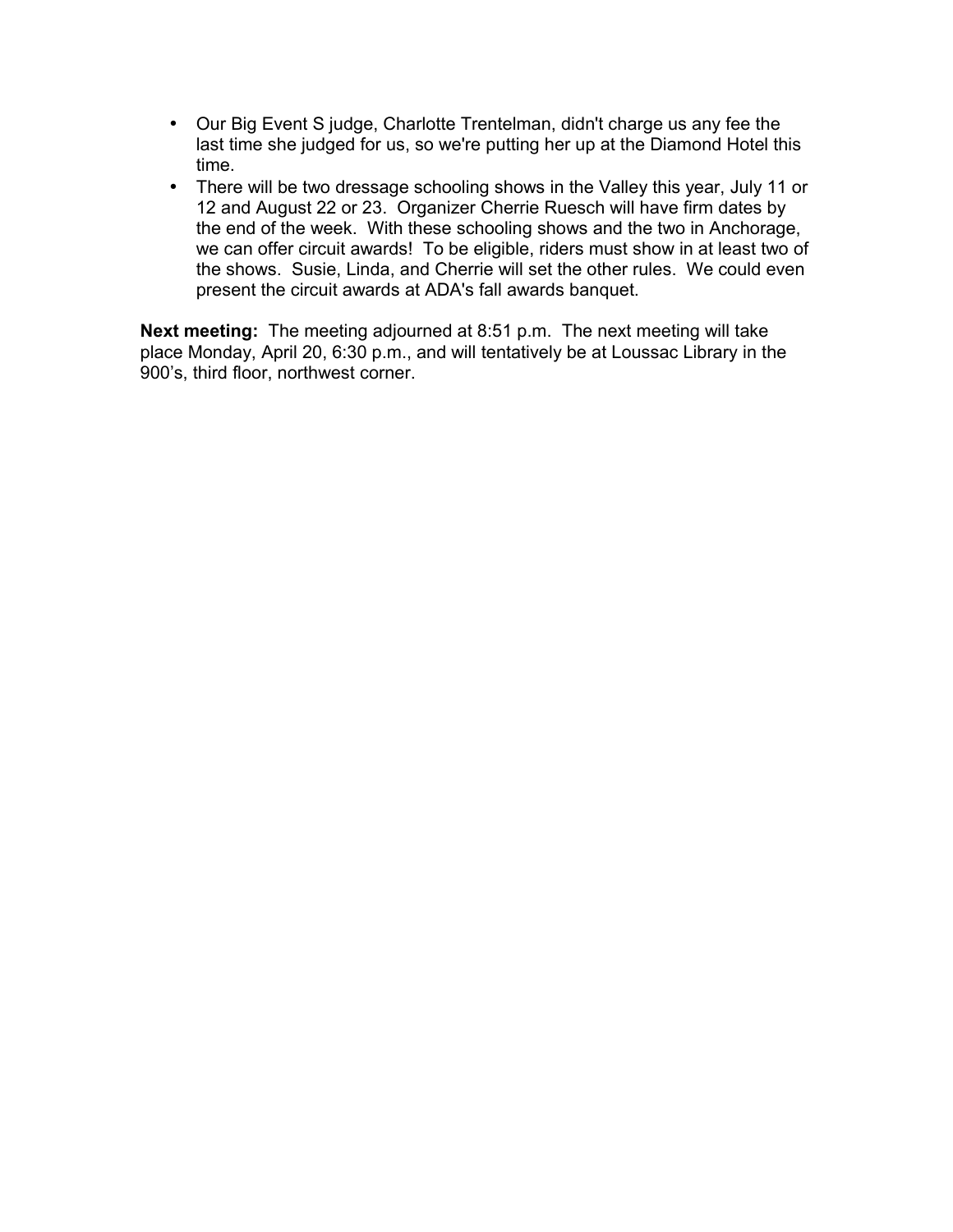# MINUTES OF ALASKA DRESSAGE ASSOCIATION'S FEBRUARY 2009 MEETING

PRESIDENT/OMNIBUS EDITOR: LINDA KELLEY, 746-5994 VICE-PRESIDENT: MARTI MILLER, 694- 6123, 786-7437 (w) TREASURER: RAENA SCHRAER, 830-9882 SEC'Y./WEBMASTER/Centerline Editor: MARY KAYE HESSION, 345-1090 FUNDRAISING/AWARDS: PEGGY BOWKER, 373-2330 SENIOR BOARD: CHARLENE COHEN, 345-9074 SENIOR BOARD: SUSAN RITTER, 245-1747 JUNIOR BOARD: AIMEE RITTER, 245-1747 JUNIOR BOARD: SHELBIE FREDENHAGEN, 243-5214

Attendance: The Feb. 12, 2009 ADA board meeting was called to order at 6:45 p.m. with a quorum of Linda Kelley, Marti Miller, Mary Kaye Hession, Shelbie Fredenhagen, Peggy Bowker, Susan Ritter, Aimee Ritter, and Charlene Cohen. Victoria Fredenhagen, Carolyn Haddad, and Sarah Cohen also attended. Raena Schraer was out of town.

**Minutes:** The January meeting minutes were approved as corrected.

#### Awards:

- Peggy Bowker ordered first and second place show ribbons (including champion and reserve) for the season at a cost of \$1,159, even with a 10% discount. Shipping alone was near \$300. We'll have to do this again next year, and will also need to replenish our supply of lower-place ribbons then.
- We will need about \$1,400 for show awards, but will be reimbursed by AHC for about \$400 of this. Peggy asked whether we should offer separate awards for FEI classes or, as the current Handbook states, offer an allinclusive Third Level and Above award. The board asked her to seek the Show Committee's advice on this point. We also decided to offer schooling show circuit championships, using some of our leftover awards such as clippers and bridle bags. We'll ask Susie Merritt to set the rules.
- This year's awards banquet is set for Oct. 24, 2009.

ASH rules: ASH rule changes are posted on ASH's website. They require prize lists to be submitted 90 days before the show, a deadline our Omnibus can meet. Riders must now record in individual divisions (\$35, with an early-bird discount). We must collect a \$2 fee from non-ASH members who wish to show. Mary Kaye hession will ask ASH President Brena Doolen whether excess recordings go toward funding "like" divisions.

#### Spring meeting arrangements:

- Susan Ritter will try to get Kinley's for Saturday, March 21 for the spring meeting.
- The spring meeting will focus on the 2009 show season, including membership requirements and qualifying for ADA, USDF, and ASH awards.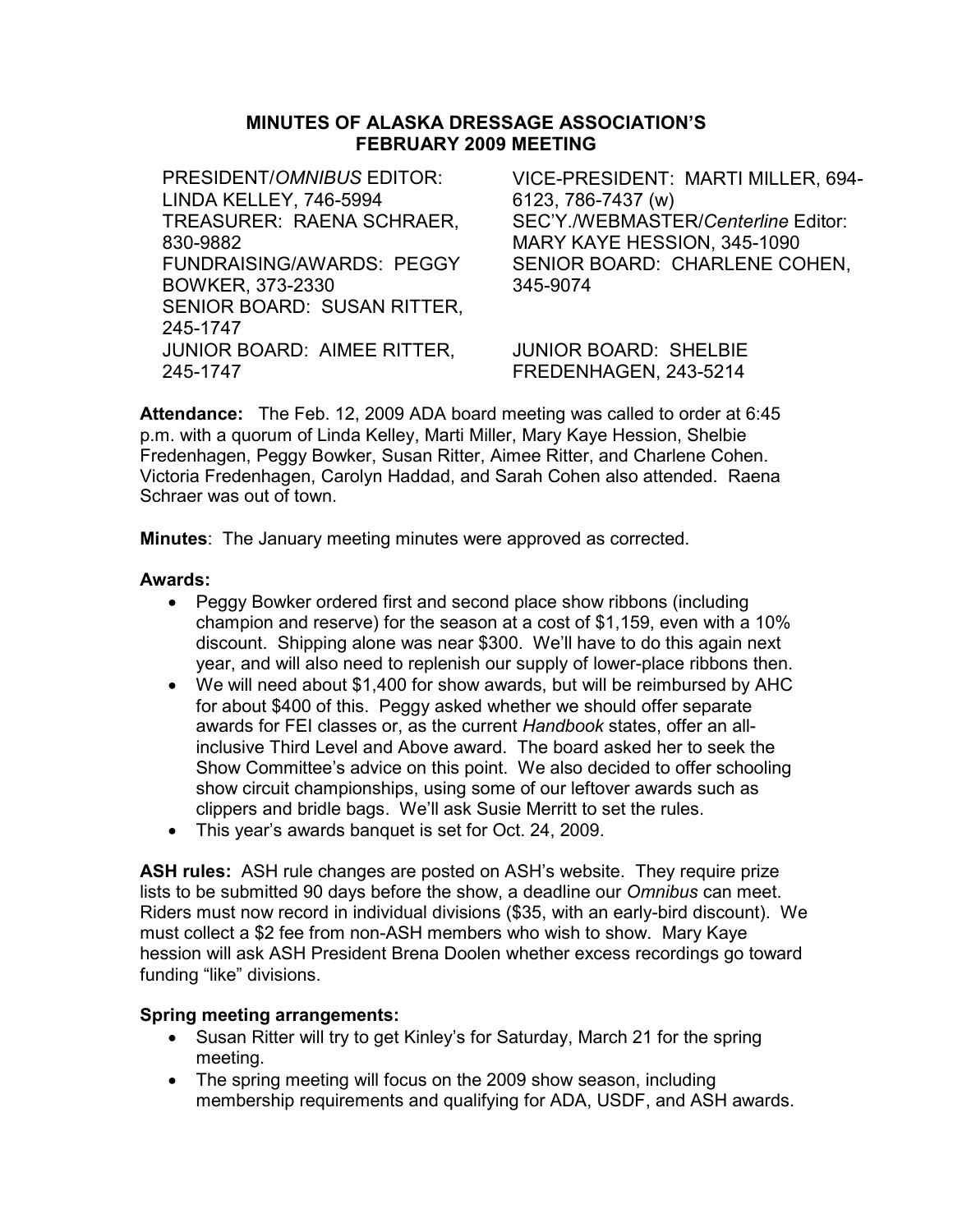Subtopics will include the new ASH dressage rules (we can explain this ourselves, as ADA proposed them in the first place), changes in ASH's recording system (we'll invite an ASH representative to cover this), and new features in USEF's dressage rules.

- Other attractions at the spring meeting: Linda Kelley will have the 2009 Omnibus, which will include the schooling shows, ready to hand out (she hopes it will have an insert covering the new AHC dressage show). We'll explain where our members' dues go and how much volunteer time it takes to put on ADA's shows and other activities. There will be a "horse personality" presentation and an opportunity to swap or donate unused glass show awards. Finally, members can order outerwear screen-printed with the ADA logo, such as a full-zip hooded sweatshirt (\$40, plus \$10 for the screenprinting) or a slip-on sweatshirt (\$22 plus screenprinting). Victoria will design an order form with a few basic choices, sizes and colors.
- Susan Ritter will check again with Sigrun Robertson, who asked to address the board regarding information she gathered at the USDF convention. Perhaps her information should be presented to the general membership at the spring meeting, not just to the board.

#### AHC/WCCEC:

- We'll meet May 16 at 9 a.m. to get the Chamberlin dressage arena set up and ready for the show season. Equifest may be scheduled for the same day, but we should be able to avoid any conflicts. Susan will confirm with Lori Hackenberger that the water will be turned on, in case the arena bases and rails need to be rinsed off. Susan will ask husband Jeff how he recommends leveling the letter bases (the M-F side has a slope); we'll probably need people to bring scrap wood for that purpose.
- There may be a stallion at this year's shows. Susan will ask Lori H. if the Anchorage Horse Council has special requirements we need to follow for stallion stabling, etc. Victoria Fredenhagen suggested a review of our insurance policy.
- Victoria brought grey paint samples for the trim on the Chamberlin judge's stand and dressage office. We liked either "Honest Abe" or "Sheet Metal."

- Judging contracts are coming in; housing is set; Deana Johnson is getting show insurance.
- Sue Kolstad will judge the Chamberlin annual show. The judge we found for the June Anchorage Horse Council recognized dressage show will need to be replaced due to her grave illness.
- We still don't know if there will be any schooling shows in the Valley, or any dressage classes in the two recognized shows that may replace the Valley Circuit.
- There will be two schooling shows offering dressage at Chamberlin: ADA's spring schooling show May 23 and another ADA schooling show on July 25. The AHC/Rainbow Connection show June 13-14 will have hunter-jumper classes but not dressage.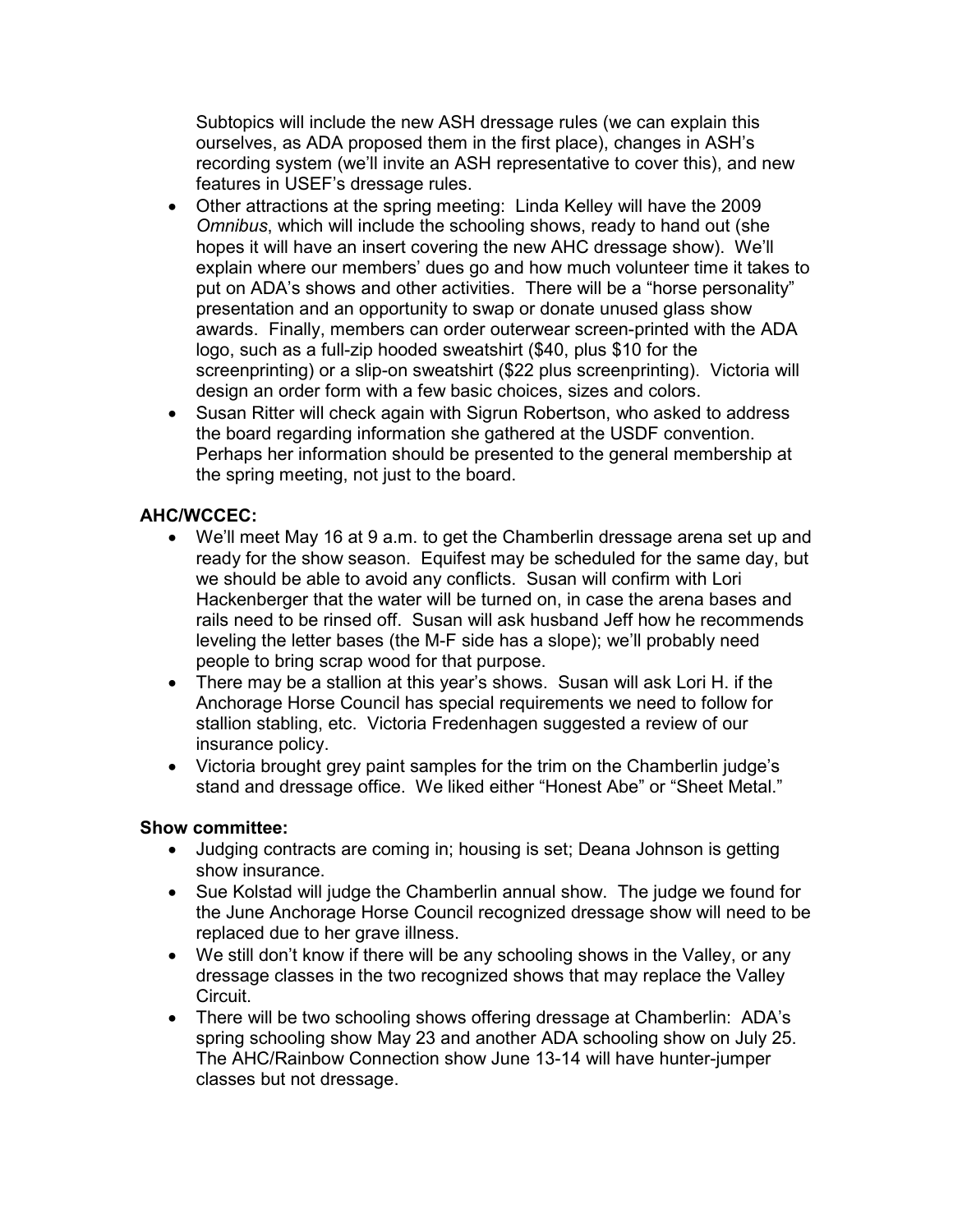- Eleanor Thibodeau can judge our May 23 show and do two days of clinics, although Pony Clubbers in the Valley are also interested in getting clinic time with her. Eleanor has waived her judging fee; we'll pay for her travel and clinic days only, and she will be housed with the Kelleys. The clinic fee will be the same as last year, \$110 (see March 2009 minutes for update).
- Susan volunteered Raena and herself to find volunteers for the May 23 show. We hope that Susie Merritt will manage it.
- Susie Merritt would like us to keep the dressage class lists consistent this year, which will ease the burden on show secretary Brit Kaiser.

Next meeting: The meeting adjourned at 8:54 p.m. The next meeting will take place Tuesday, March 10, 6:30 p.m., at Loussac Library in the 900's, third floor, northwest corner. (For future reference, Jayne Dittmer's church at 15<sup>th</sup> and C might also be available for our meetings.)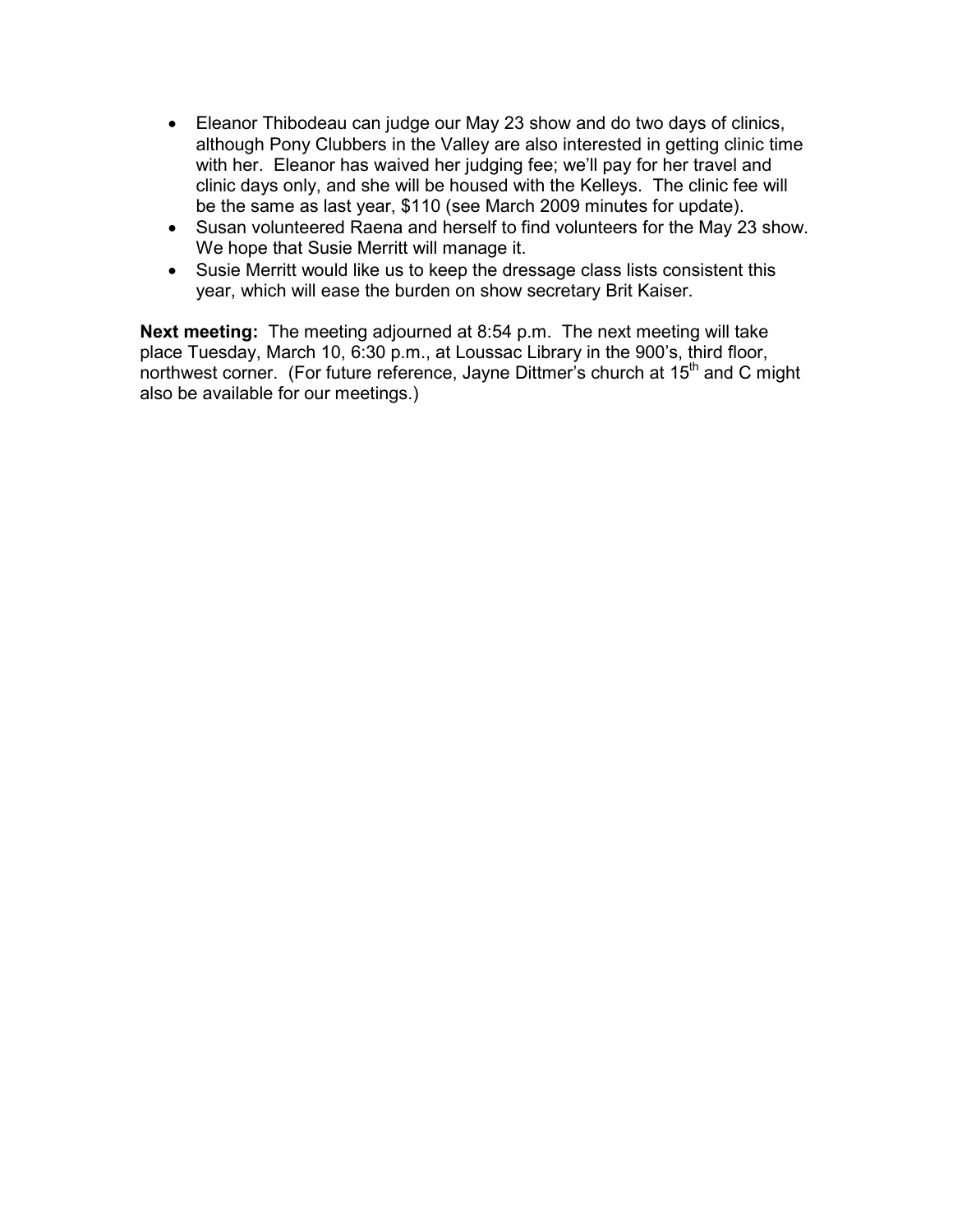### MINUTES OF ALASKA DRESSAGE ASSOCIATION'S JANUARY 2009 MEETING

PRESIDENT/OMNIBUS EDITOR: LINDA KELLEY, 746-5994 VICE-PRESIDENT: MARTI MILLER, 694- 6123, 786-7437 (w) TREASURER: RAENA SCHRAER, 830-9882 SEC'Y./WEBMASTER/Centerline Editor: MARY KAYE HESSION, 345-1090 FUNDRAISING/AWARDS: PEGGY BOWKER, 373-2330 SENIOR BOARD: CHARLENE COHEN, 345-9074 SENIOR BOARD: SUSAN RITTER, 245-1747 JUNIOR BOARD: AIMEE RITTER, 245-1747 JUNIOR BOARD: SHELBIE FREDENHAGEN, 243-5214

Attendance: The Jan. 20, 2009 ADA board meeting was called to order at 6:13 p.m. with a quorum of Linda Kelley, Marti Miller, Mary Kaye Hession, Shelbie Fredenhagen, Peggy Bowker, Susan Ritter, and Raena Schraer. Victoria Fredenhagen and Erin Downey also attended. Charlene Cohen and Aimee Ritter were not present.

**Officers:** New officers for 2009 will remain unchanged: Linda Kelley, president; Marti Miller, vice president; Raena Schraer, treasurer; Mary Kaye Hession, secretary.

Minutes: The October 2008 meeting minutes were approved.

Treasurer's report: Treasurer Raena Schraer reported we already have 52 members for 2009 and \$1300 in sponsorships (compared to \$2300 for the whole of 2008). Raena said that judging fees plus airfare have gone up from about \$1,000 in 2004 to a high of \$2,367 for one of our 2008 judges (Wayne Quarles), although that included clinic days, not just higher travel costs. She is researching typical per-ride charges by our clinicians. At the 2008 banquet, we made \$500 (after counting auction proceeds) instead of going in the hole as in the past. The silent auction produced \$2000. To thank our auction organizers, we're comping Ardene Eaton's banquet charge and giving Nancy Farris an equivalent gift card. For next year, Nancy suggested we give out ADA pins to all attendees.

ASH dressage rules: ASH says our dressage rule change proposal was approved intact on Jan. 19, except that it added a requirement to send show results to ASH. The status of the other rule changes is uncertain. If ASH requires show managers to submit prize lists 90 days in advance, Linda said our 2009 Omnibus can meet the deadline, at least in draft form.

#### Show committee:

• This year's Margaret Adams schooling show will be May 23, later than usual, but school will be out. Karen Adams can possibly judge the show, or Eleanor Thibodeau (Linda Kelley will talk to her). Catherine Reed, an FEI rider, is another possibility.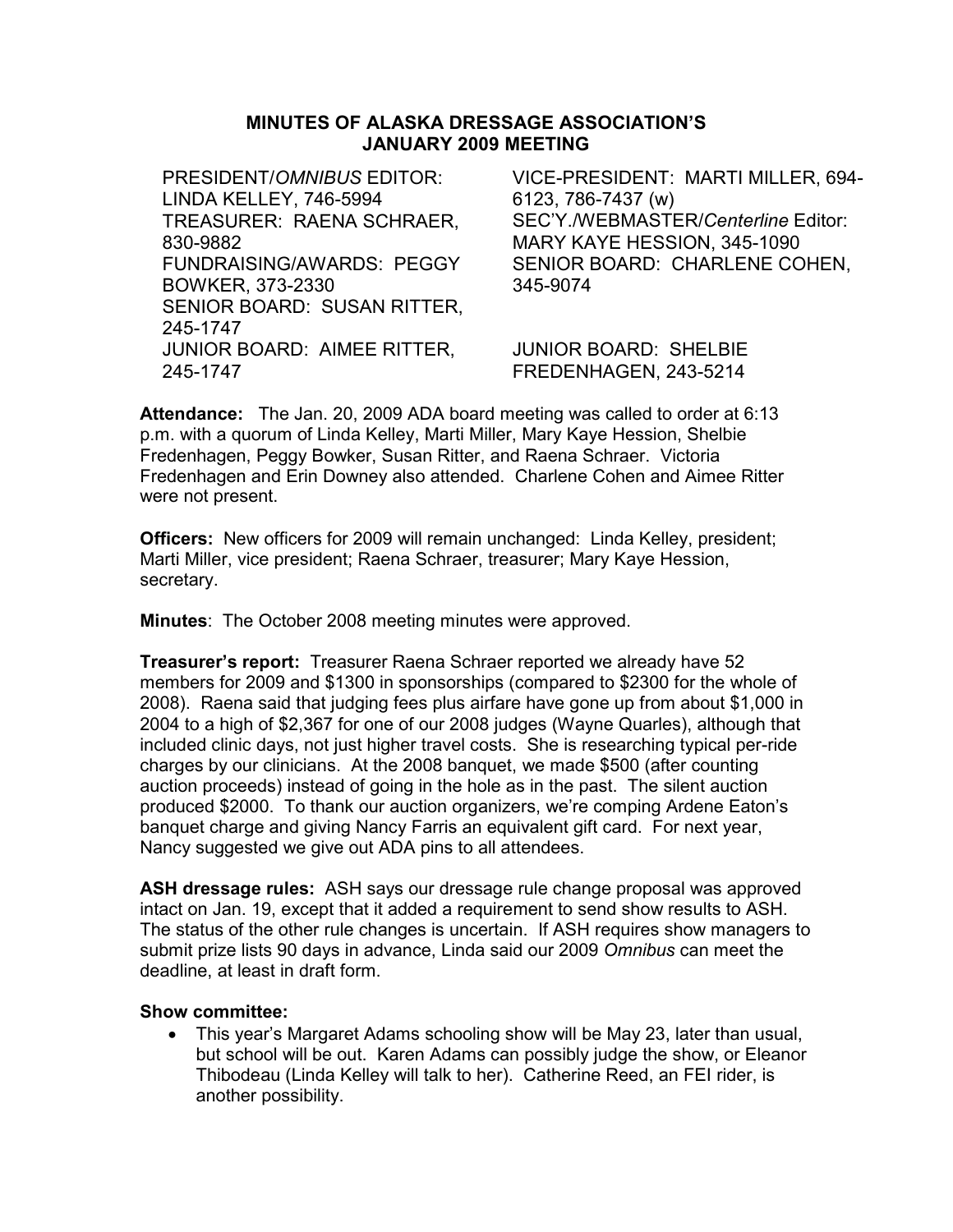- We don't know if there will be schooling shows in the Valley this year.
- We'll have a clinic with Natalie Lamping after our June licensed show, but our August show won't have a clinic. Possibly we could host a freestyle clinic with Cynthia Collins of Luna Tunes Freestyles later in August or even September?
- We have housing for all our judges. Not all of the judging contracts have been returned yet.
- A second Anchorage-area EMT group (Linda has their contact information) could possibly provide EMT services for us. We need to check prices.
- Susan Ritter will ask Carolyn Schultz whether Susan must be a "participating" USDF member to serve as show manager.
- Three USEF rule changes for 2009 affect dressage: whips can be up to 47.2"; riders through First Level can wear plain half-chaps that match their boots; a score of 60% at the highest test of the level is required to qualify for a freestyle ride.

# AHC/WCCEC:

- We'll schedule a work party at 9 a.m. on Saturday, May 16, to set up the dressage arena at WCCEC. The arena letters need to be leveled, too.
- The consensus was that the trim on the dressage office building and judge's stand should be painted dark grey. Victoria Fredenhagen volunteered to do the honors.
- Raena and her friend Andy will build a set of steps at the front of the dressage office.
- Linda will change the lock on the dressage building (one set of keys vanished). She will also contact the municipality about free mulch to spread around the building; Susan Ritter will research whom to call.
- We should keep our eyes open for a good deal on an awning to shelter the west side of the building.
- The board will again allow Pony Club to use the dressage office for this summer's rally (early July).

Spring meeting: The spring meeting, which will likely be April 5 or March 22 (Susan will find the venue), will feature Richard Hinrichs' DVD Motivation of Dressage Horses (50 minutes), Linda's presentation of a Linda Parelli Horse and Rider feature on analyzing a horse's personality, a joint presentation on the paperwork needed to sign up for shows and year-end award programs, and a swap of mismatched glass awards. We might also solicit donations of surplus glass awards, bridle bags, etc. for re-awarding.

Awards: Raena's records show that our awards fee brings in \$700 to \$1000 each year. Year-end awards cost about \$1000, as do show awards. (Awards needed for our shows are listed in the Handbook and each year's Omnibus.) ADA could supply champion and reserve awards for the WCCEC Annual Show and AHC's new dressage show, but we'll be reimbursed only for the latter. Reserve awards can be something smaller such as a gift certificate. The board decided to expand the Horse of the Year and Rider of the Year awards to three places (perhaps later we'll expand our level awards to three places), which requires a Handbook revision. Mary Kaye